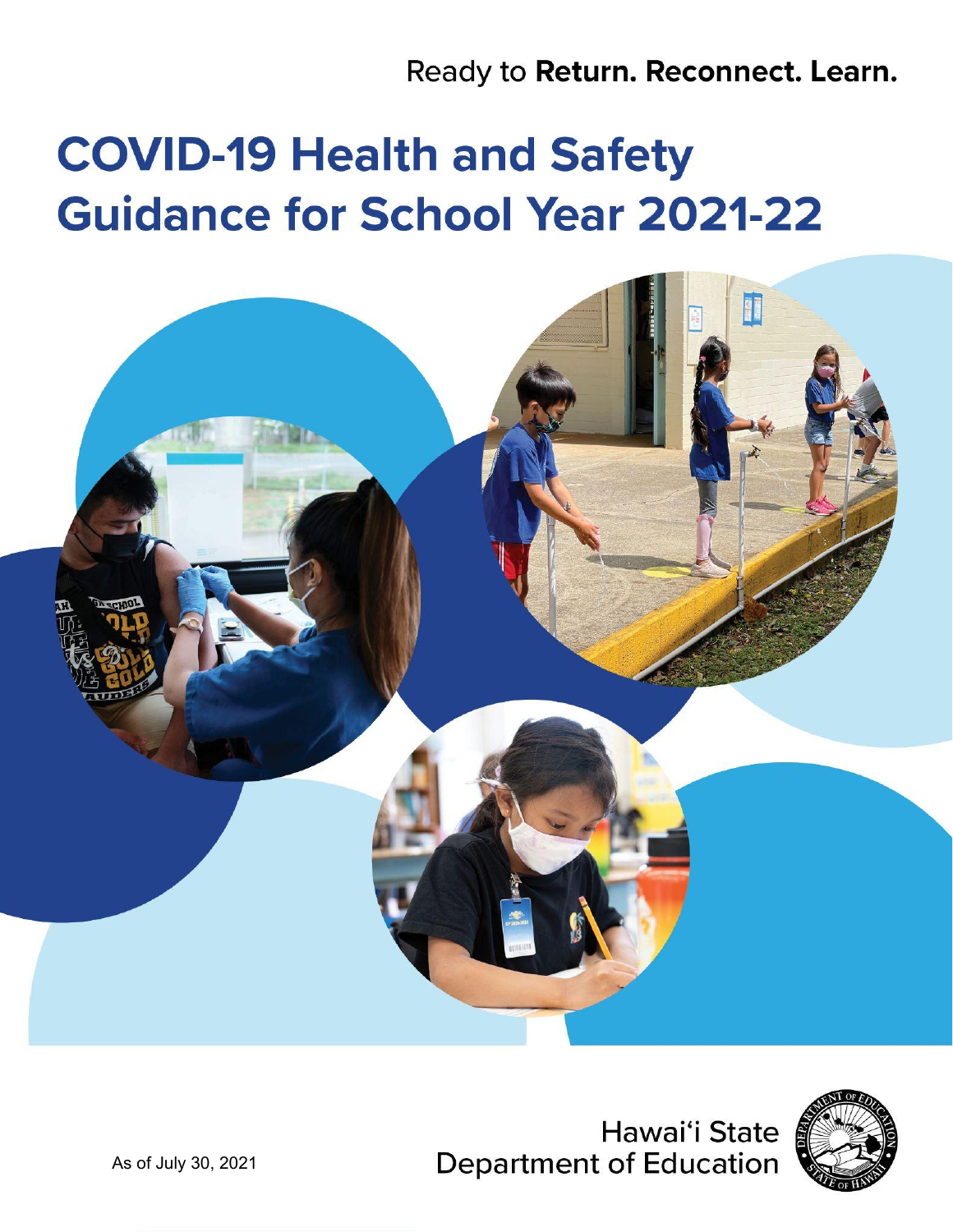# **Table of Contents**

| Introduction                                                          | $\mathbf{3}$   |
|-----------------------------------------------------------------------|----------------|
| <b>Considerations for Schools</b>                                     | 4              |
| <b>Guiding Principles</b>                                             | $\overline{4}$ |
| <b>Minimizing Exposure and Spread of COVID-19</b>                     | 6              |
| Core Essential Strategies that reduce the spread of COVID-19          | 6              |
| <b>Promoting Vaccination</b>                                          | 6              |
| <b>Stay Home When Sick</b>                                            | $\overline{7}$ |
| <b>Masks</b>                                                          | 8              |
| Hand Hygiene (Handwashing and Respiratory Etiquette)                  | 9              |
| Mitigation Strategies to Maintain Healthy Operations and Environments | 11             |
| 'Ohana Bubbles or Cohorting                                           | 11             |
| Ventilation                                                           | 11             |
| <b>Physical Distancing</b>                                            | 12             |
| <b>Screening Testing</b>                                              | 14             |
| <b>Cleaning and Disinfection</b>                                      | 15             |
| <b>Additional Considerations</b>                                      | 19             |
| <b>Visitors</b>                                                       | 19             |
| Drop-off/Arrival Times                                                | 19             |
| Recess and Physical Education                                         | 19             |
| Field Trips, Meetings, and Assemblies                                 | 19             |
| <b>Sports and Extracurricular Activities</b>                          | 20             |
| Communications                                                        | 21             |
| <b>Travel</b>                                                         | 21             |
| Preparing for When Someone is Sick with COVID-19                      | 22             |
| Before a Case of COVID-19 Occurs                                      | 22             |
| Response Procedures for Cases of COVID-19                             | 22             |
| <b>Close Contacts</b>                                                 | 24             |
| When Close Contacts Are Identified at School                          | 24             |
| Students or Staff Who Become Sick at School                           | 24             |
| Reporting a Potential Outbreak                                        | 25             |
| Hawai'i Keiki: Healthy and Ready to Learn Program                     | 26             |
| Additional Information on Testing Strategies for COVID-19 Prevention  | 27             |
| Testing                                                               | 27             |
| <b>Diagnostic Testing</b>                                             | 27             |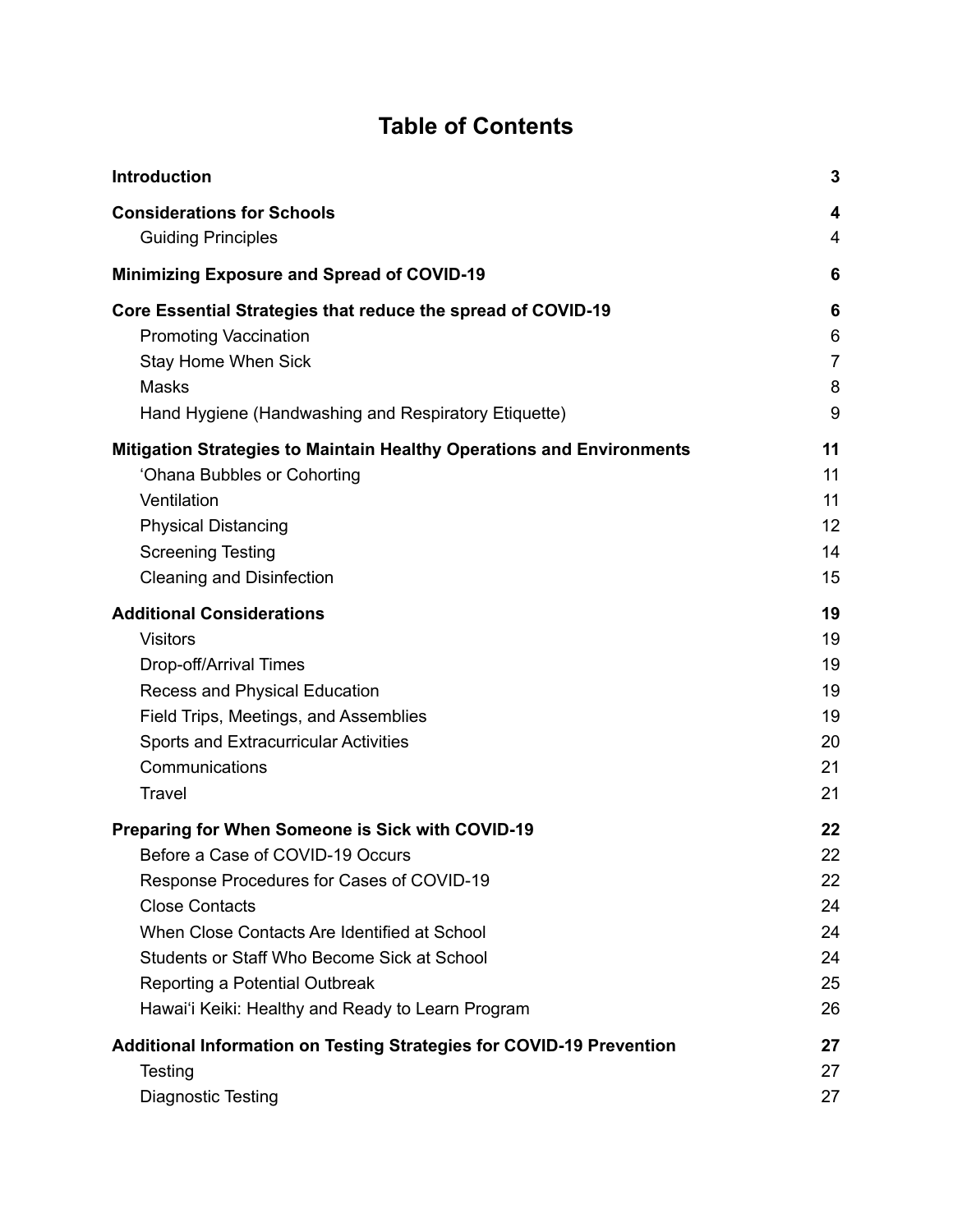| <b>Screening Testing</b> | 28 |
|--------------------------|----|
| <b>References</b>        | 29 |
| <b>Resources</b>         | 31 |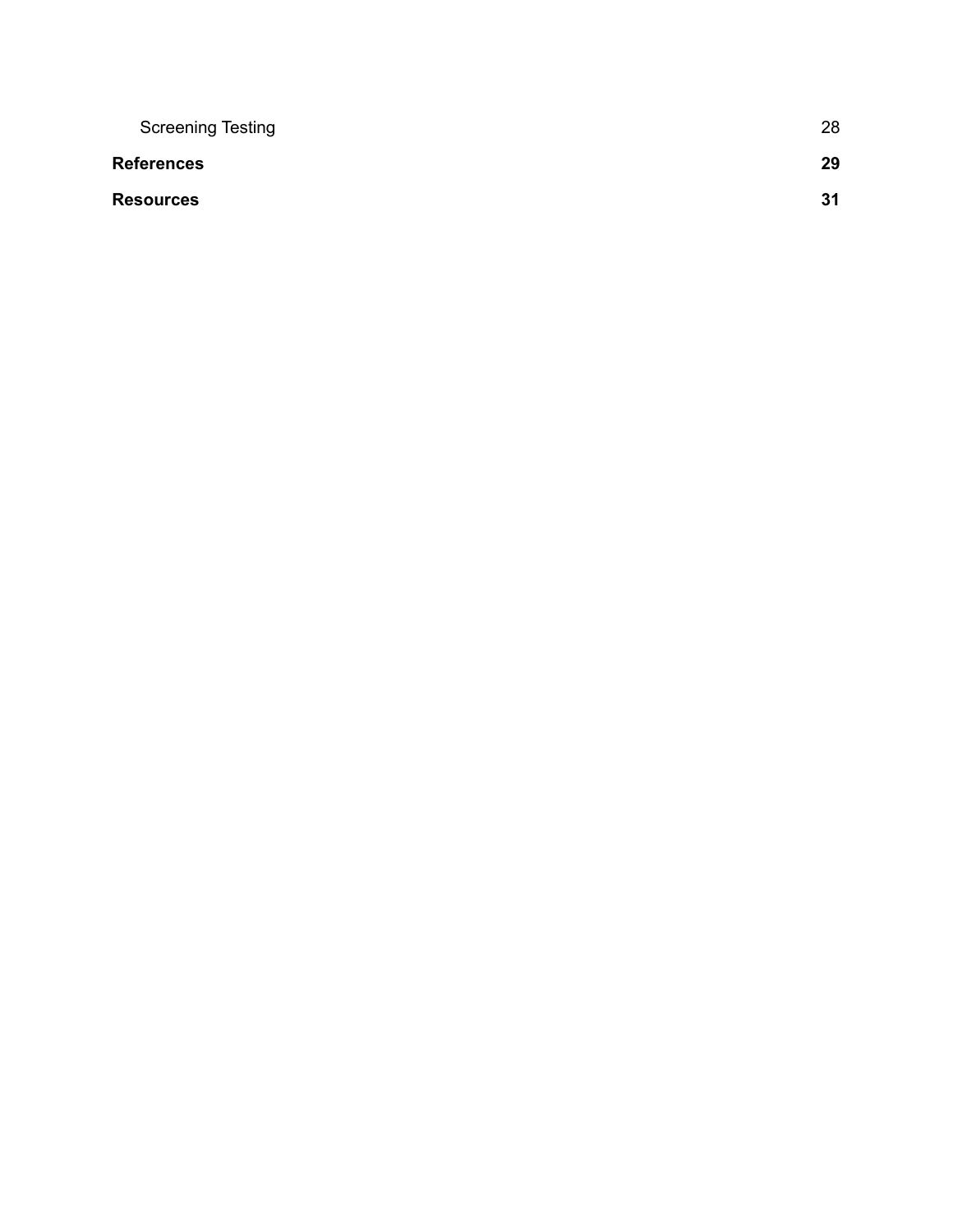## **Introduction**

<span id="page-3-0"></span>The Hawai'i State Department of Education (HIDOE) and the Hawai'i State Department of Health (DOH) recognize the benefits of children attending school in person, including the fundamental links between education and long-term health outcomes. In-person instruction is particularly important for younger children and those with special educational needs. Social and emotional support resources made available on school campuses are also critical to the health of our keiki, and for some families, food security is provided through school meal programs. All these factors must be considered in the overall health benefits of in-person learning.

Reopening of schools requires a broad community commitment to reduce the risk of exposure to COVID-19. It is critical that all complex areas, school administrators and school staff are prepared to contribute to the prevention, rapid identification and mitigation of the spread of COVID-19. The goal of this guidance document is to help schools protect students, teachers, administrators and staff, and to help slow the spread of COVID-19.

The DOH [COVID-19](https://health.hawaii.gov/coronavirusdisease2019/files/2021/03/COVID-19-Guidance-for-Schools-Updated-Mar-12-2021.pdf) guidance for schools, which this guidance document is based on, is layered, flexible and aligned with the CDC's Guidance for COVID-19 [Prevention](https://www.cdc.gov/coronavirus/2019-ncov/community/schools-childcare/k-12-guidance.html) in K-12 [Schools](https://www.cdc.gov/coronavirus/2019-ncov/community/schools-childcare/k-12-guidance.html). Each school is different, and not every strategy outlined in this guidance can be implemented at every school.

All guidance, including this document, is subject to change as new information regarding COVID-19 becomes available.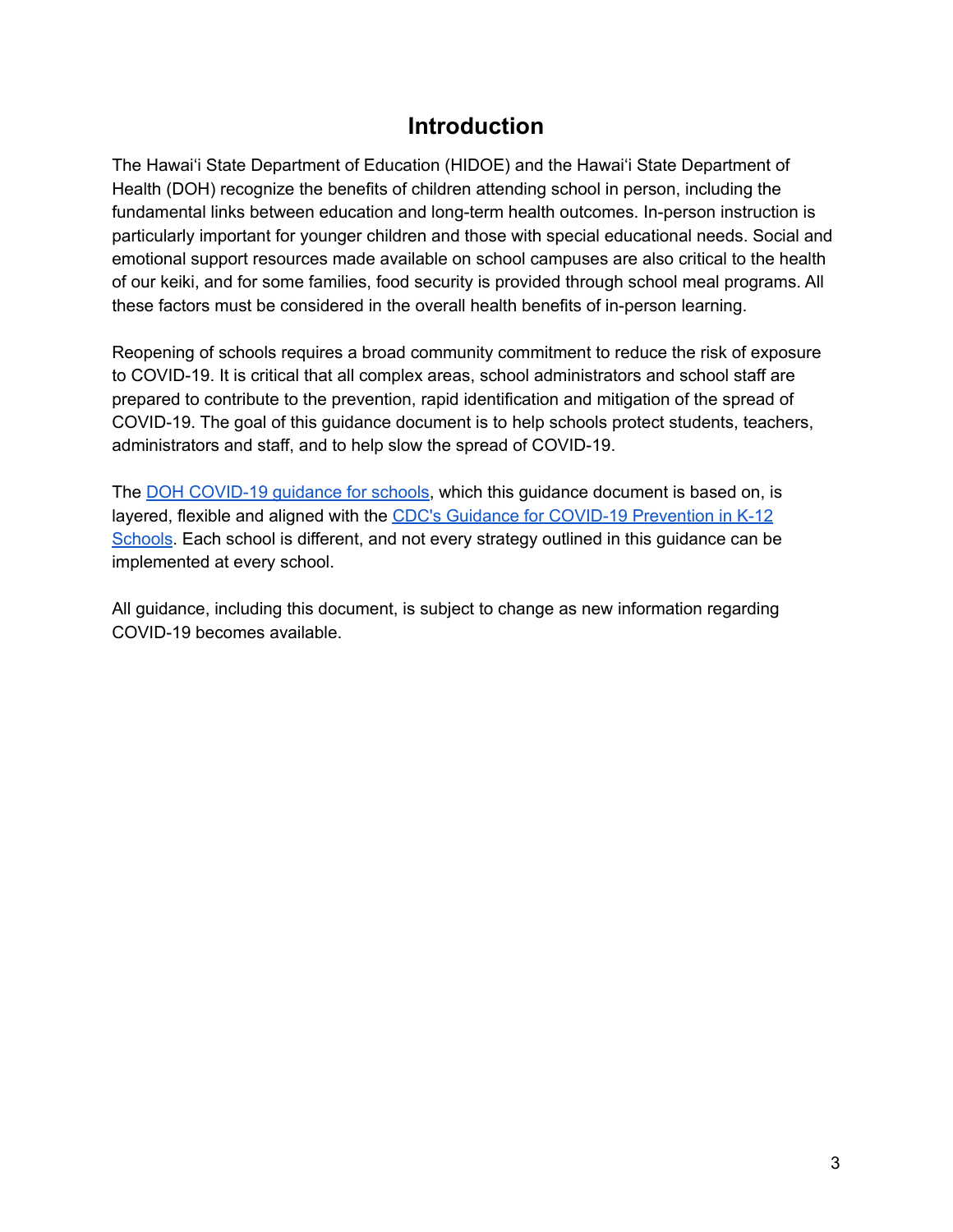# **Considerations for Schools**

## <span id="page-4-1"></span><span id="page-4-0"></span>**Guiding Principles**

Based on CDC's Guidance for COVID-19 [Prevention](https://www.cdc.gov/coronavirus/2019-ncov/community/schools-childcare/k-12-guidance.html) in K-12 Schools, updated July 9, 2021.

- The goal is to open schools as safely as possible given the many known and established benefits of in-person education.
- The more people with whom a student or staff member interacts and the longer that interaction, the higher the risk of COVID-19 spread.
- Schools must adopt and implement actions to slow the spread of COVID-19 in schools and the community.
	- **Multiple** mitigation strategies (e.g., vaccination, directing students and staff to stay home when sick, correct and consistent masking, hand hygiene, cohorting, improving ventilation, physical distancing, screening testing, and cleaning and disinfection) should be implemented.
- Students, families, teachers, school staff, and all community members must take actions to protect themselves and others.

As the COVID-19 pandemic continues and community spread persists, even when a school carefully prepares, plans, and coordinates, students and staff **will** test positive for SARS-CoV-2 and be diagnosed with COVID-19 infection. To prepare, schools should plan to reduce the impact of COVID-19 on in-person education by:

- Lowering the risk of exposure and spread of COVID-19 by implementing multiple, layered mitigation strategies *and*
- Preparing for when students and staff get sick.

Every school should have a well-established plan to protect staff, children, and their families from the spread of COVID-19. Additionally, schools should have a response plan in place for when a student, teacher, or staff member tests positive for COVID-19.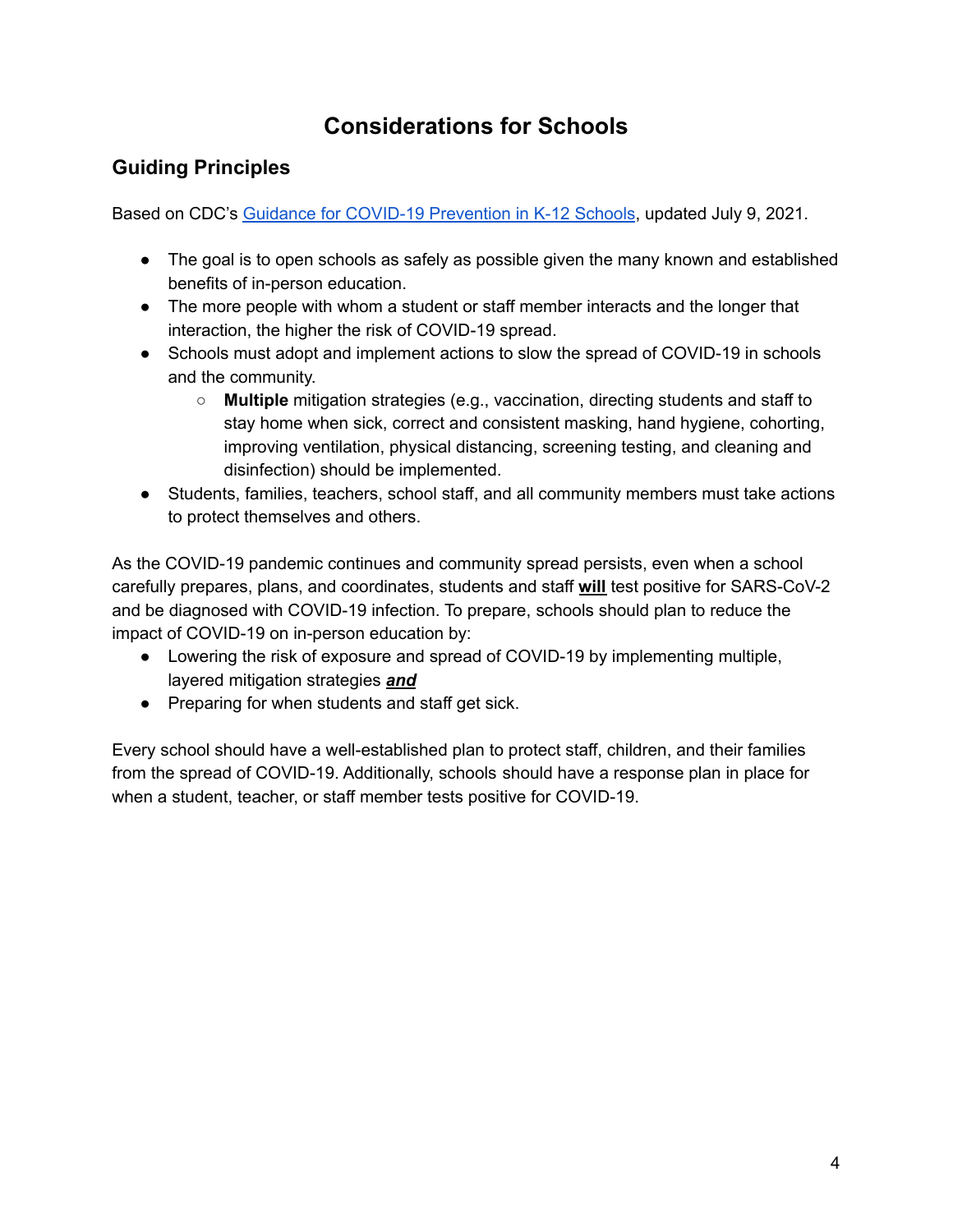| <b>Core Essential</b><br><b>Strategies</b>                  | To be implemented in every situation.<br>Because of the effectiveness of these<br>strategies, in-person learning always<br>requires these strategies to be<br>implemented in every situation.                                                                                                                                                                                                                                                                                                                      | Promote vaccination<br>of staff and eligible<br>students<br>Stay home if sick and<br>$\bullet$<br>go home if sick at<br>school<br>Correct and<br>consistent masking<br>Hand hygiene |
|-------------------------------------------------------------|--------------------------------------------------------------------------------------------------------------------------------------------------------------------------------------------------------------------------------------------------------------------------------------------------------------------------------------------------------------------------------------------------------------------------------------------------------------------------------------------------------------------|-------------------------------------------------------------------------------------------------------------------------------------------------------------------------------------|
| <b>Additional</b><br><b>Mitigation</b><br><b>Strategies</b> | To be applied in combination to the<br>greatest extent possible, with priority<br>given to those strategies higher on this list.<br>Schools should evaluate which mitigation<br>strategies they cannot practically<br>implement, and which strategies can<br>supplement the intended effects of that<br>mitigation measure. For example, keep<br>students within established small 'ohana<br>bubbles (cohorts), open windows to<br>increase ventilation, and utilize air filtration<br>systems for interior rooms. | 'Ohana bubbles or<br>cohorting<br>Improving ventilation<br>$\bullet$<br>Physical distancing<br>Screening testing<br>Cleaning and<br>disinfection                                    |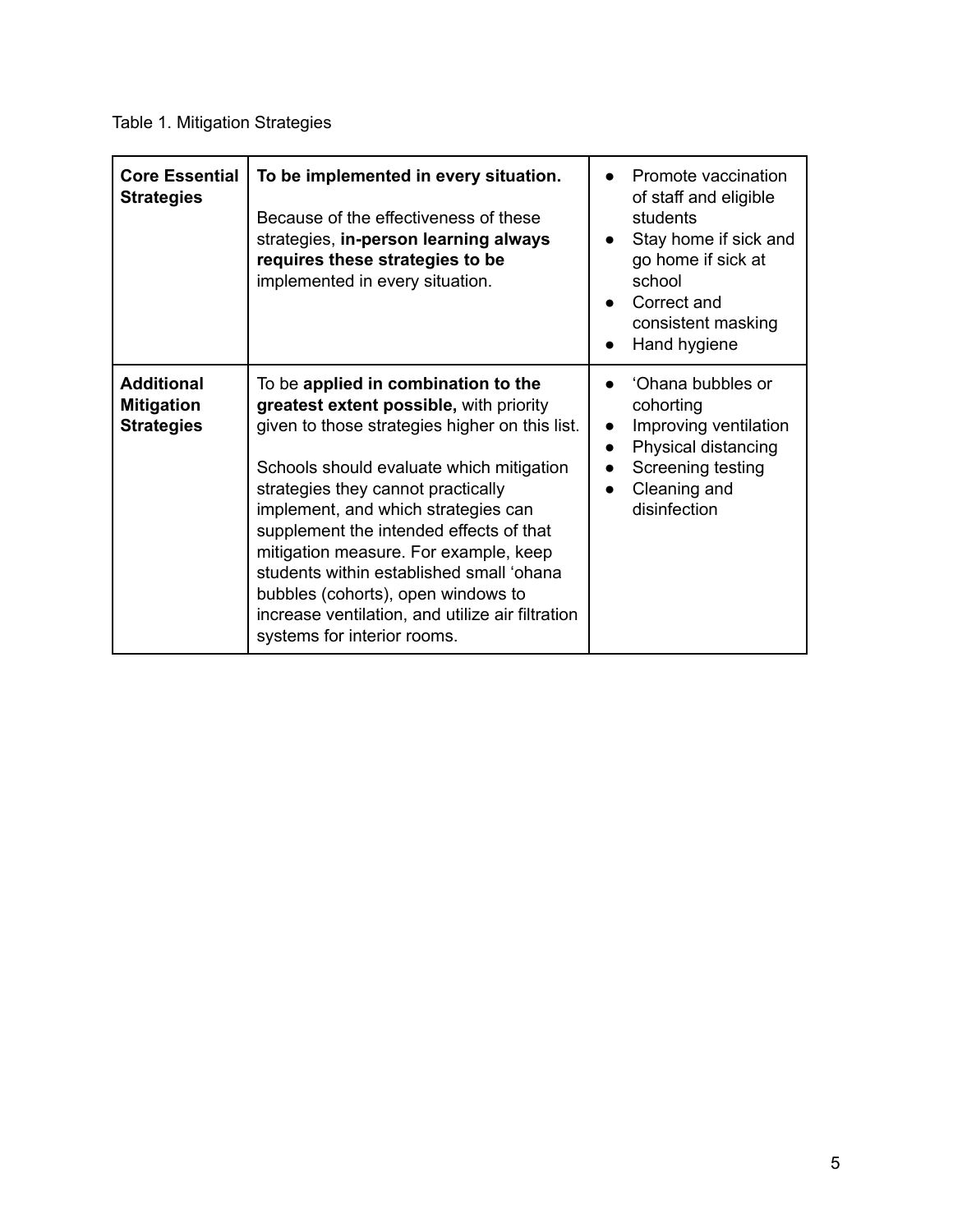# **Minimizing Exposure and Spread of COVID-19**

<span id="page-6-0"></span>Implement multiple mitigation strategies to encourage behaviors and create environments that reduce the spread of COVID-19:

- Core essential strategies
- Additional mitigation strategies
- Preparing for when someone gets sick

# <span id="page-6-1"></span>**Core Essential Strategies that reduce the spread of COVID-19**

## <span id="page-6-2"></span>**Promoting Vaccination**

See CDC's Vaccines for [COVID-19](https://www.cdc.gov/coronavirus/2019-ncov/vaccines/index.html) for additional information including frequently asked questions.

People who are fully vaccinated against COVID-19 are at low risk of symptomatic or severe infection. Evidence shows that people who are fully vaccinated against COVID-19 also are less likely to have an asymptomatic infection or transmit COVID-19 to others than people who are not fully vaccinated.

- **● COVID-19 vaccination is the most important core essential strategy.**
- **● Everyone who is eligible should get fully vaccinated for COVID-19.**
- **● All teachers, staff, and families, including extended family members who have frequent contact with students, should get vaccinated as soon as possible.**
- **● People who are fully vaccinated do** *not* **need to quarantine if they are exposed to COVID-19 and are asymptomatic, which increases in-person education.**
- See the State of Hawai'i [COVID-19](https://hawaiicovid19.com/vaccine/) Portal for vaccine information, including where to get vaccinated.
- Schools can help increase vaccine uptake among students, families, and staff by providing information about COVID-19 vaccination, promoting vaccination, and establishing supportive policies and practices that make it easy and convenient for eligible students, staff, and others to get vaccinated.
- To promote vaccination, schools should:
	- Publicize the State of Hawai'i [COVID-19](https://hawaiicovid19.com/vaccine/) Portal to share where eligible students, families, and staff can get vaccinated in their community.
	- Publicize that vaccinations are **free** regardless of health insurance status.
	- Provide COVID-19 vaccination information for students and families during enrollment and back-to-school events.
	- Encourage COVID-19 vaccination for eligible students and family members during pre-sport and extracurricular activities.
	- Develop educational messaging for vaccination campaigns to build vaccine confidence, and to emphasize that individuals are fully vaccinated 2 weeks after completing the vaccine series.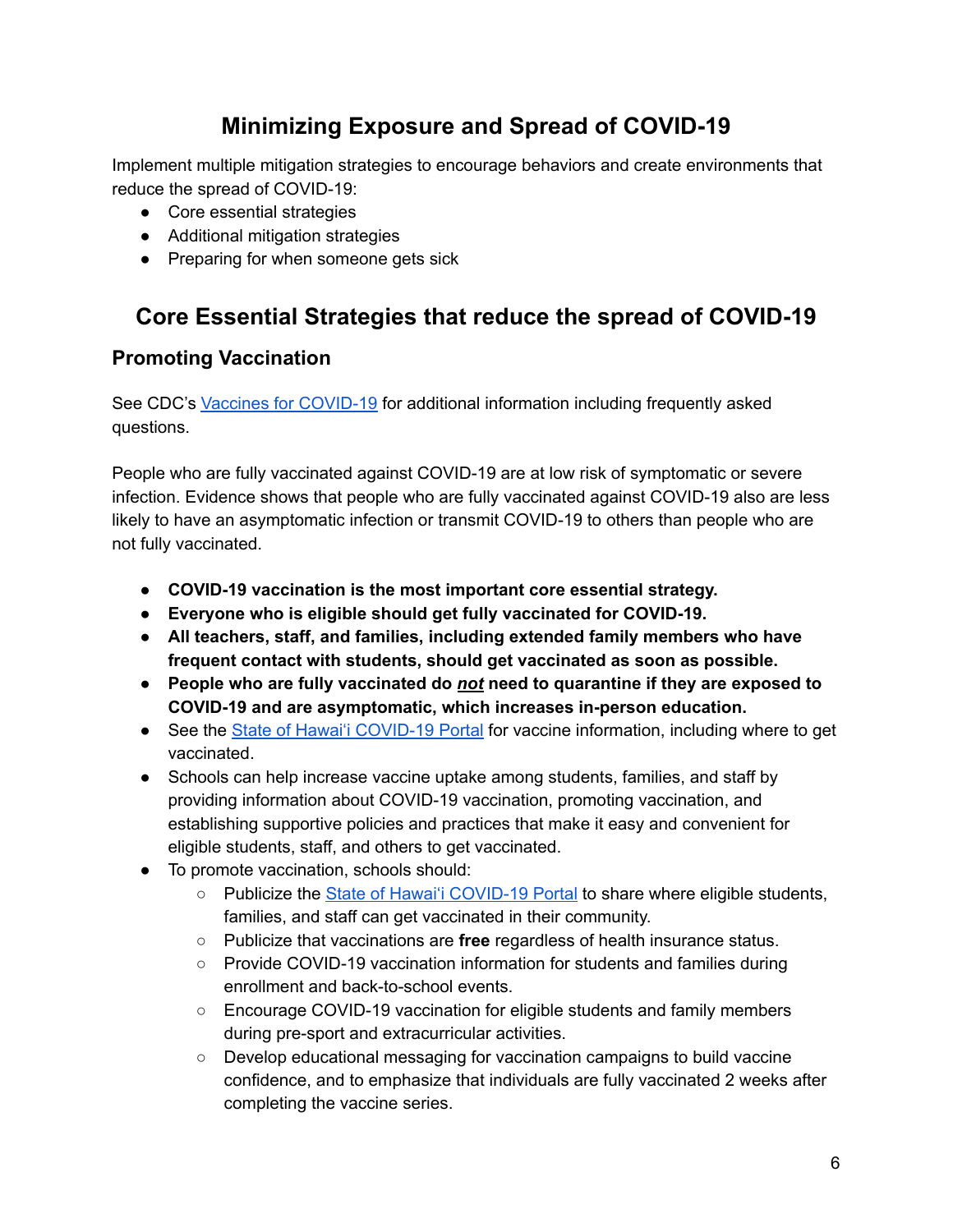- Use CDC's COVID-19 [Vaccination](https://www.cdc.gov/coronavirus/2019-ncov/vaccines/toolkits/health-departments.html) Toolkits to educate school families and communities and promote COVID-19 vaccination.
- Provide students and families flexible options for excused absences to receive a COVID-19 vaccination and for possible side effects after vaccination.
- Offer flexible, supportive leave options for staff to get vaccinated. Refer to memo Release Time for COVID-19 [Vaccination](https://alala1.k12.hi.us/PUBLIC/DOEMEMOS.NSF/c43efd5c660087e10a2575cf0064fb92/591d10ad282b4c330a2586650081db57).
- Remind school families that in addition to COVID-19 vaccination, children and adolescents should get all recommended routine and catch-up vaccinations in order to protect themselves, other students, staff, and families from other vaccine-preventable diseases.
- Because not everyone is fully vaccinated, schools must continue to implement multiple mitigation strategies to slow the spread of COVID-19.

## <span id="page-7-0"></span>**Stay Home When Sick**

Staying home when sick is a core essential strategy to keep COVID-19 infection from spreading in schools and to protect others. All HIDOE staff, contracted service providers, visitors and students should complete a wellness check each morning before going to school or the office. If the answer is "yes" to any of the questions below, stay home and follow the [Return](https://www.hawaiipublicschools.org/DOE%20Forms/Return%20to%20School%20Work%20and%20Daily%20Wellness%20Check.pdf) to [School/Work](https://www.hawaiipublicschools.org/DOE%20Forms/Return%20to%20School%20Work%20and%20Daily%20Wellness%20Check.pdf) Criteria before returning to campus. Please report any illness or COVID-19 exposure to the school.

#### **STEP 1: Check for Symptoms of Illness**

Do you or your child have any of these symptoms? If yes, **do not go to school.**

- Fever (higher than 100°F or hot to the touch)
- Chills
- Cough
- Shortness of breath or difficulty breathing
- Fatigue (tiredness, weakness)
- Muscle or body aches
- Headache
- New loss of taste or smell
- Sore throat
- Congestion or runny nose
- Nausea or vomiting
- Diarrhea

Students and staff who have symptoms of any infectious illness or symptoms consistent with COVID-19 should *not* attend school and should get [tested](#page-27-2) as it will help with rapid contact tracing and prevent spread in schools. Encourage staff to monitor themselves for signs of infectious illness including COVID-19 **every day**. A printable [Wellness](https://www.hawaiipublicschools.org/DOE%20Forms/Return%20to%20School%20Work%20and%20Daily%20Wellness%20Check.pdf) Check visual has been created for awareness to help keep our schools safe.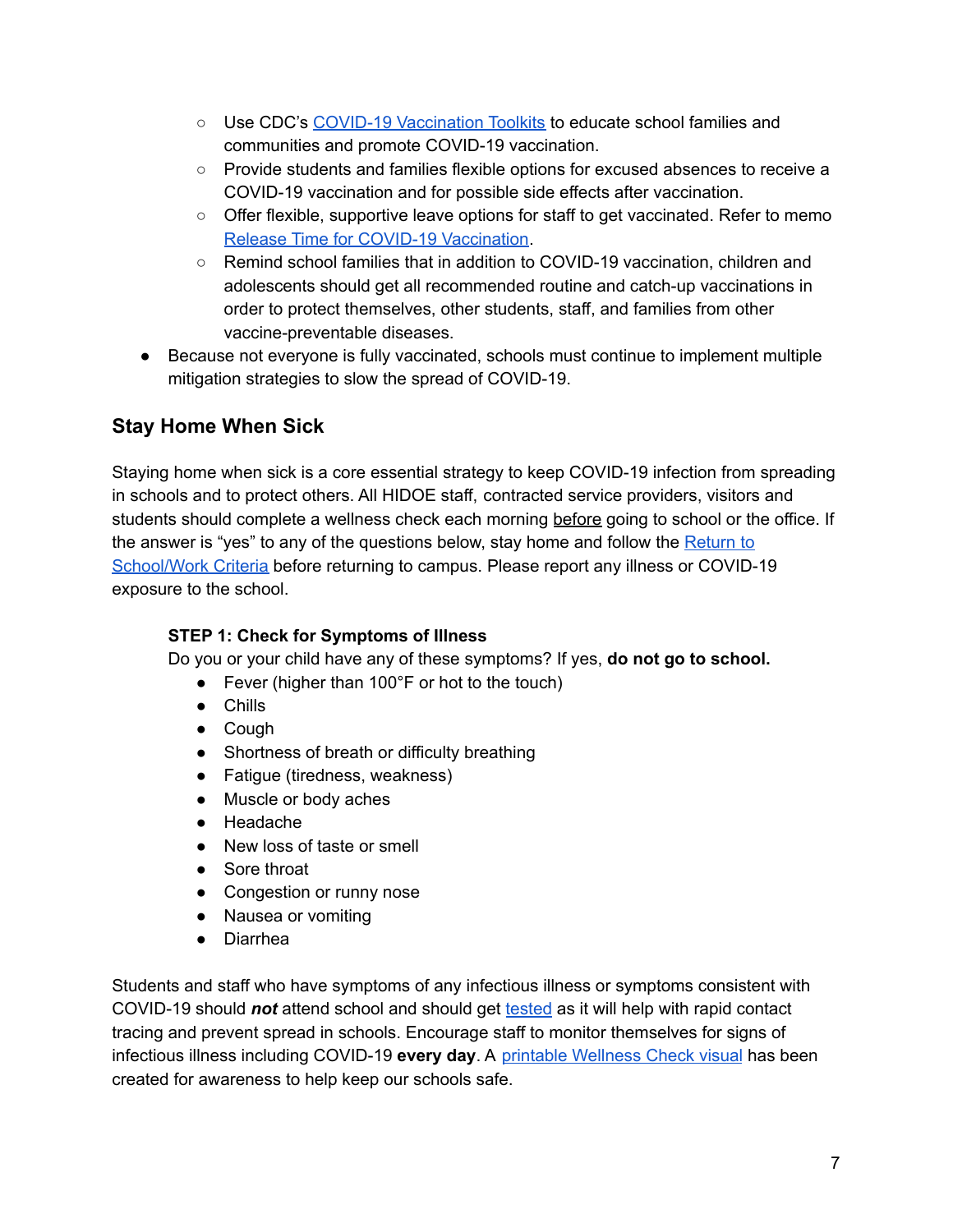Universal symptom screening is not required upon arrival at the school or office but symptom screening can be conducted for anyone who is showing signs of illness at school. Screening must be performed in a safe and respectful manner. Any designated adult can perform the screening.

#### **STEP 2: Check for Recent COVID-19 Exposure**

Do any of the following apply to you or your child? If yes, **do not go to school.**

- Are sick or test positive for COVID-19.
- Are **unvaccinated** and have had recent **close contact** with a person with COVID-19.
- Adult and student close contacts who are fully vaccinated *and* asymptomatic do *not* have to quarantine and can go to school.

#### <span id="page-8-0"></span>**Masks**

Correct and consistent mask use is a core essential strategy to help prevent and slow the spread of COVID-19 in schools and the community. When people wear a mask correctly and consistently, they protect others as well as themselves.

- Indoor settings
	- **○ Masks** *must* **always be worn correctly and consistently by all students and staff when indoors.**
	- The *only* exception is for eating and drinking.
- Outdoor settings
	- Students and staff do *not* need to wear masks in most outdoor settings.
	- Students and staff should wear masks in crowded outdoor settings or during activities that involve sustained close contact with other people.
	- Schools may elect to require that masks be worn in outdoor settings to simplify procedures for identification of contacts when a person with COVID-19 infection is identified.
		- For example, if cohorting or physical distancing will not be maintained during recess, wearing masks can help mitigate exposure and decrease the number of *unvaccinated* students and staff who must quarantine.
	- Schools should be supportive of students and staff who choose to wear a mask outdoors.
- Suitable cloth masks should have two layers of cloth and should fit snugly, covering both mouth and nose.
- Teach and reinforce the correct and consistent use of masks by students and staff.
- All students should learn about proper mask wearing.
- Students and staff should be frequently reminded *not* to touch their mask and to wash their hands or use hand sanitizer frequently.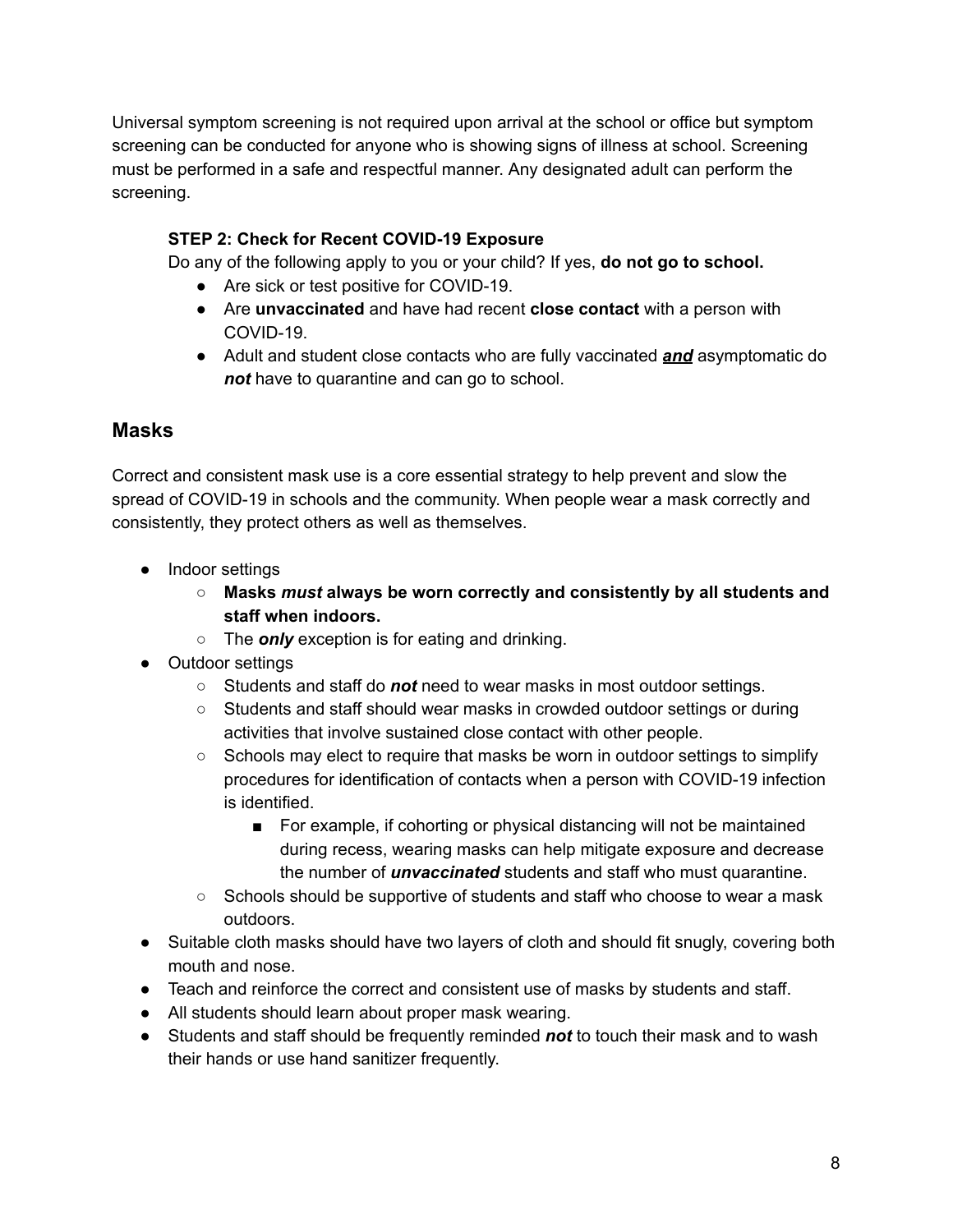- Consider the use, by some teachers and staff, of masks with a clear window that cover the nose and mouth and wrap securely around the face. Clear masks are *not* face shields.
	- Clear masks should be determined *not* to cause any breathing difficulties or over heating for the wearer.
	- Teachers and staff who may consider using clear masks include:
		- Those who interact with students or staff who are deaf or hard of hearing.
		- Teachers of young students learning to read.
		- Teachers of students who are new language learners.
		- Teachers of students with disabilities.
- Masks should *not* be worn by or placed on:
	- Children younger than 2 years of age.
	- Anyone who has trouble breathing or is unconscious.
	- Anyone who is incapacitated or otherwise unable to remove the mask without assistance.
- Students seeking exemption from wearing a face mask shall complete the [Request](https://hidoe.sharepoint.com/:b:/s/offices-osss/ERz7sscUAM9Gr5rnHGXFAAoB-mGv4y3-wzH2hF-GmZYC2A?e=XcTzUS) for Face Mask [Exemption](https://hidoe.sharepoint.com/:b:/s/offices-osss/ERz7sscUAM9Gr5rnHGXFAAoB-mGv4y3-wzH2hF-GmZYC2A?e=XcTzUS) at School form and submit it to the school.
- Employees seeking exemption from wearing a face mask shall make an ADA request for reasonable accommodations by submitting Form RA-1 and RA-3 to the principal or Complex Area Equity Specialist.
- Face shields should *not* be used as a substitute for masks because of a lack of evidence of their effectiveness.
	- $\circ$  A face shield provides eye protection for the person wearing it (e.g., in the event of bodily fluid splashes) and *not* respiratory protection.

## <span id="page-9-0"></span>**Hand Hygiene (Handwashing and Respiratory Etiquette)**

Hand hygiene and respiratory etiquette (covering coughs and sneezes) is a core essential strategy to keep from getting and spreading respiratory illnesses including COVID-19.

- Hand-washing or sanitizing stations should be available at the entrances of school, near or inside of classrooms, and in all meeting areas (e.g. library, cafeteria, offices).
- Teach and reinforce handwashing with soap and water for at least 20 seconds.
	- $\circ$  If soap and water are not readily available, use hand sanitizer containing at least 60% alcohol (for staff and older children who can safely use hand sanitizer).
	- Hand sanitizers should be stored up, away, and out of sight of young children and should be used only with adult supervision for children less than 6 years of age.
- Provide frequent reminders to wash hands and assist young children with handwashing.
- Monitor to ensure adherence among students and staff.
- Avoid touching eyes, nose, mouth, and mask.
- Encourage staff and students to cover coughs and sneezes with a tissue.
	- Throw used tissues in the trash and wash hands immediately with soap and water for at least 20 seconds or use hand sanitizer.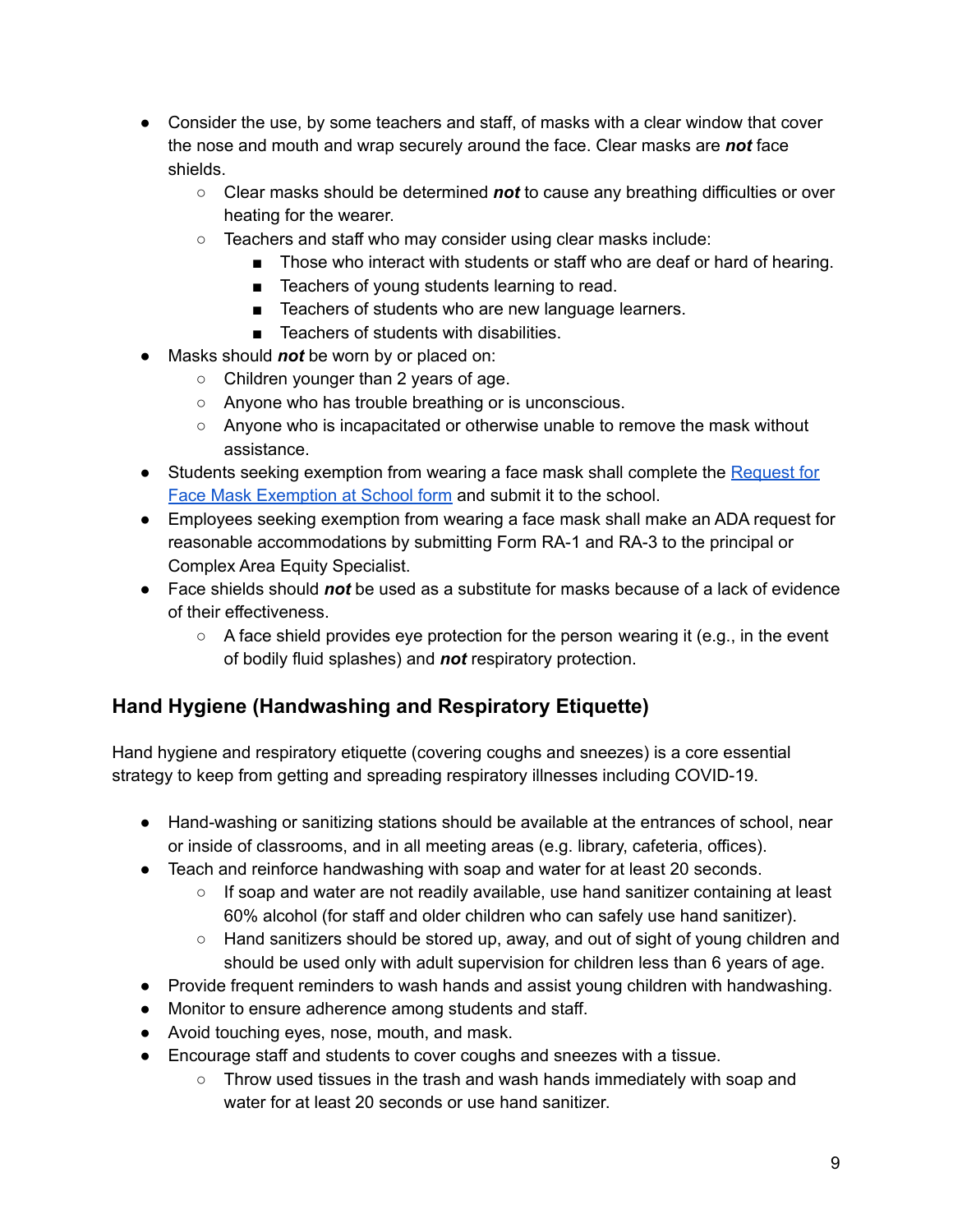#### Adequate Hygiene Supplies

● Support healthy hygiene behaviors by providing adequate supplies, including masks, soap and water, hand sanitizer with at least 60% alcohol, paper towels, tissues, disinfectant wipes, and no-touch or foot pedal trash cans.

#### Signs and Messages

- Post signs that promote everyday protective measures in highly visible locations, such as the health room, restrooms, hallways, classrooms, and offices.
- Use simple, clear, and effective language about behaviors that prevent COVID-19 spread when communicating with staff and families.
- Translate materials into common languages spoken by students, faculty, and staff in the school community.
- Consider using the following resources:
	- **DOH [COVID-19](https://health.hawaii.gov/coronavirusdisease2019/resources/school-guidance/) Guidance for Schools provides printable resources for school** administrators, students, families and the public
	- o Stop the [Spread](https://hidoe.sharepoint.com/:b:/s/offices-osss/ERz7sscUAM9Gr5rnHGXFAAoB-mGv4y3-wzH2hF-GmZYC2A?e=XcTzUS) of Germs at School and Offices
	- o CDC Wash Your [Hands!](https://www.cdc.gov/handwashing/pdf/wash-your-hands-steps-8x11.pdf)
	- COVID-19 Protective [Hand-washing](https://hawaiicovid19.com/wp-content/uploads/2020/03/Fact-Sheet-Hand-Washing_031820.pdf)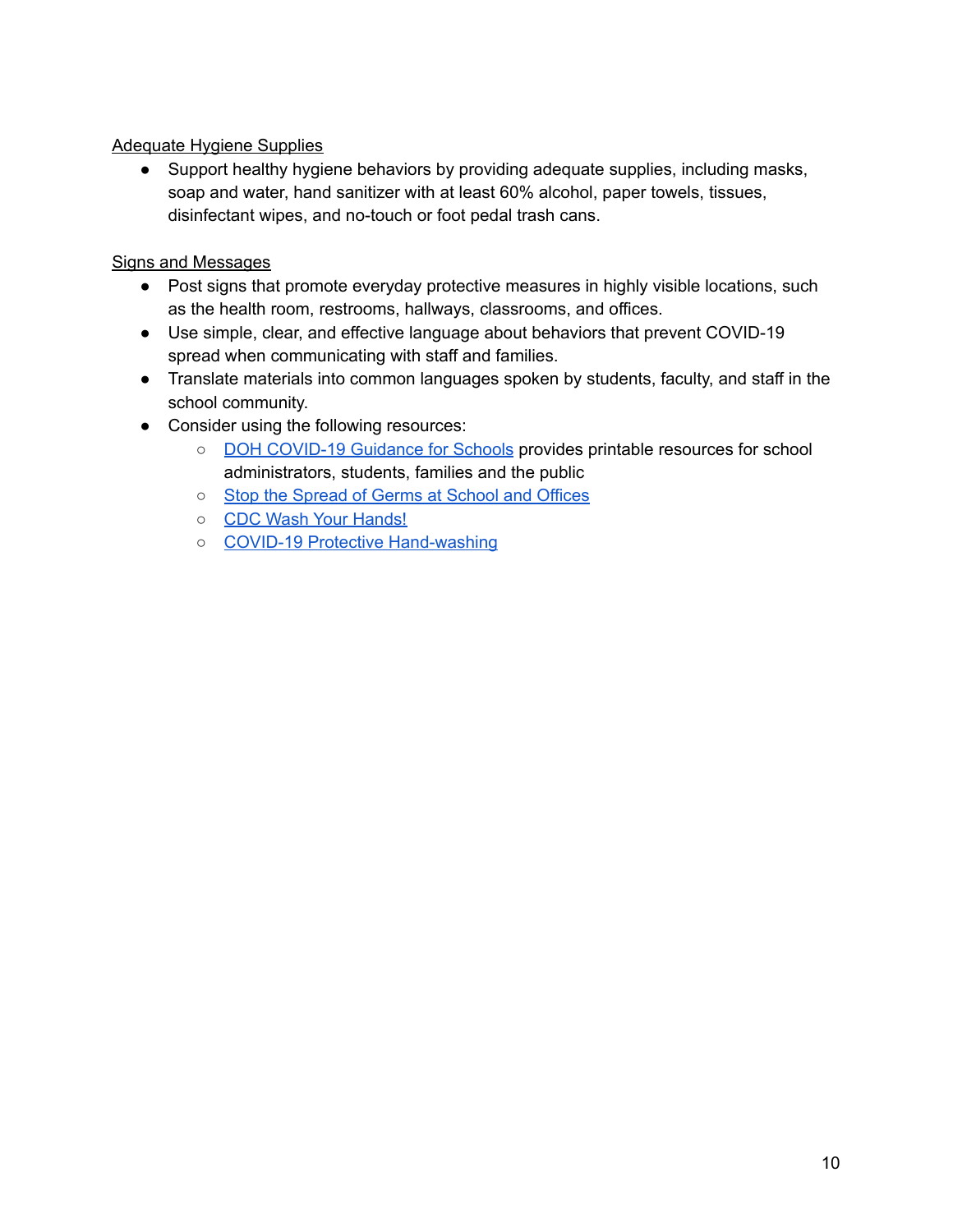## **Mitigation Strategies to Maintain Healthy Operations and Environments**

## <span id="page-11-1"></span><span id="page-11-0"></span>**'Ohana Bubbles or Cohorting**

'Ohana bubbles or cohorting means keeping students and staff together in a small group and having each group stay together. 'Ohana bubbles or cohorting can be used to limit the number of students and staff who interact with each other, especially when it is challenging to maintain physical distancing, such as among young children. This is a strategy schools may use to help limit the spread of COVID-19 by:

- Decreasing opportunities for COVID-19 exposure.
- Facilitating more efficient contact tracing in the event of a person with COVID-19 infection.
- Allowing for targeted quarantine of the cohort in the event of a person with COVID-19 infection or cluster of people with COVID-19 infection.

#### Cohorting Implementation

- 'Ohana bubbles or cohorting does *not* eliminate the risk of COVID-19 spread.
- 'Ohana bubbles or cohorting helps to reduce the spread of COVID-19 to fewer people.
- Keep students and teachers into distinct groups that stay together throughout the entire school day during in-person classroom instruction, meals, and recess time to minimize exposure across classes, grades, and the school.
- Limit mixing between groups so there is no interaction between 'ohana bubbles or cohorts.

## <span id="page-11-2"></span>**Ventilation**

See CDC's [Ventilation](https://www.cdc.gov/coronavirus/2019-ncov/community/schools-childcare/ventilation.html) in Schools and Childcare Programs, updated February 26, 2021. See CDC's [Ventilation](https://www.cdc.gov/coronavirus/2019-ncov/community/ventilation.html#Ventilation-FAQs) in Buildings, including frequently asked questions, updated June 2, 2021.

Improving ventilation is an important COVID-19 prevention strategy that can reduce the number of SARS-CoV-2 virus particles in the air. Bringing fresh outdoor air into a building helps keep virus particles from concentrating inside.

- Increase outdoor air ventilation.
	- When weather conditions allow, increase fresh outdoor air by opening windows and doors.
	- Do not open windows and doors if doing so poses a safety or health risk to children using the facility.
	- Use fans to increase the effectiveness of open windows.
		- Safely secure fans in a window to blow potentially contaminated air out and pull new air in through other open windows and doors.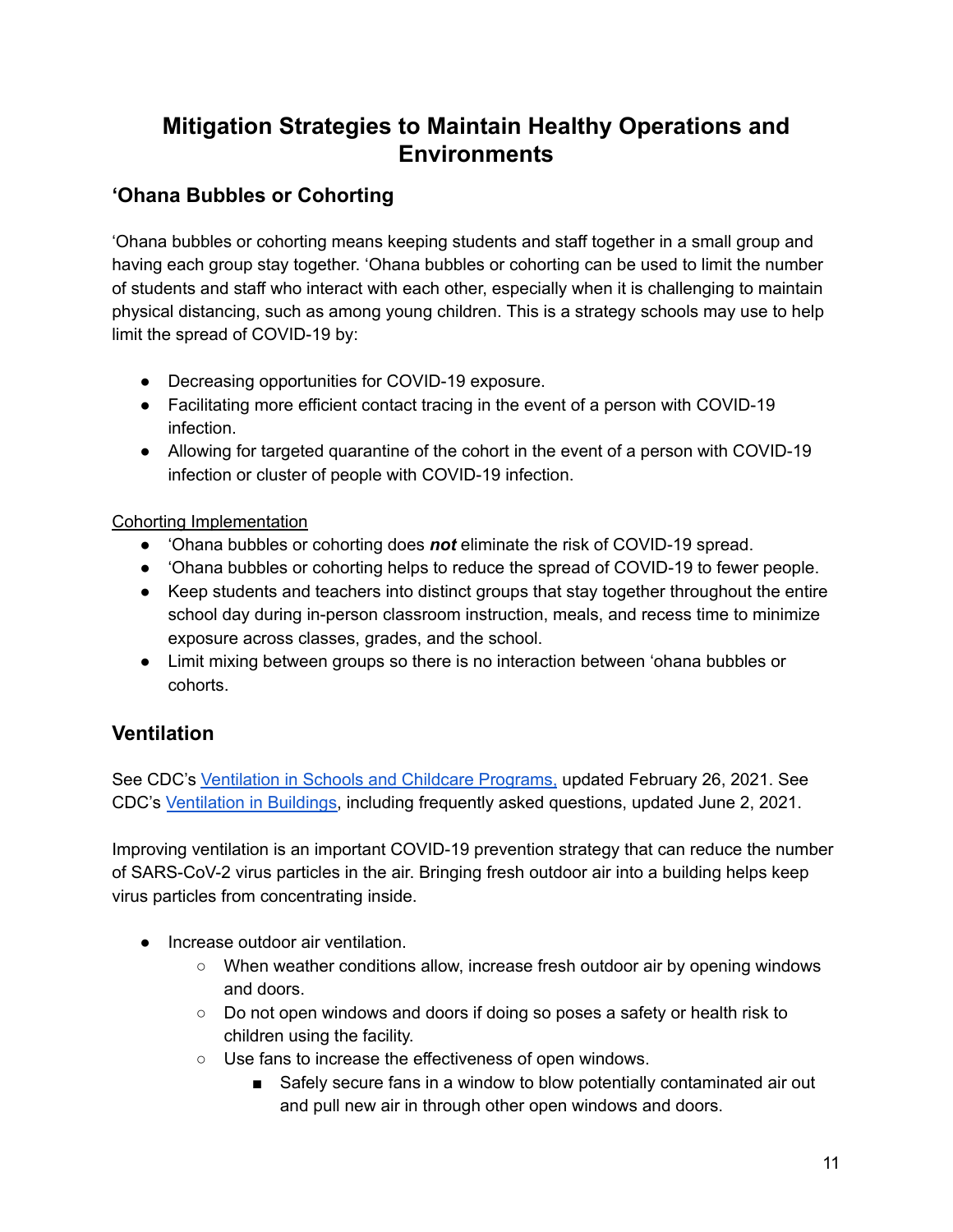- Strategic window fan placement in exhaust mode can help draw fresh air into a room via other open windows and doors without generating strong room air currents.
- Move activities, classes, and meals outdoors when circumstances allow.
- Ensure heating, ventilation, and air conditioning (HVAC) settings are maximizing ventilation.
- Ensure ventilation systems are serviced and operate properly.
- Set HVAC systems to bring in as much outdoor air as the system will safely allow to reduce or eliminate HVAC air recirculation, when practical.
- Increase the HVAC system's total airflow supply to occupied spaces when practical; more air flow encourages air mixing and ensures any recirculated air passes through the filter more frequently.
- Consider portable air cleaners that use high-efficiency particulate air (HEPA) filters to enhance air cleaning, particularly in higher-risk areas (e.g., interior rooms with poor ventilation), when possible.
- Use exhaust fans in restrooms and kitchens.
- Inspect and maintain exhaust ventilation systems in restrooms and kitchens.
- Ensure restroom and kitchen exhaust fans are on and operating at full capacity when the school is occupied and for 2 hours afterwards.

## <span id="page-12-0"></span>**Physical Distancing**

Schools should implement physical distancing to the extent possible within their structures but should *not* exclude students from in-person education to keep a minimum distance requirement. Several studies from the 2020-2021 school year show low COVID-19 transmission levels among students in schools that had less than 6 feet of physical distance when the school implemented and layered other mitigation strategies, such as the use of masks.

- Maintain at least 3 feet of physical distance between students within classrooms, when possible.
- Maintain at least 6 feet of physical distance between students and staff, and between staff members who are *not* fully vaccinated, when possible.
- When it is *not* possible to maintain a physical distance of at least 3 feet, implement the core essential strategies and additional layered mitigation strategies to the extent possible to reduce the risk to in-person education.

#### Modified Layouts

- Space seating and desks as far apart as possible.
- Turn desks to face in the same direction (rather than facing each other), or have students sit on only one side of tables, spaced apart as much as possible.
- Modify learning stations and activities so there are fewer students per group, spaced apart as much as possible.
- Avoid direct contact between students and staff as much as possible.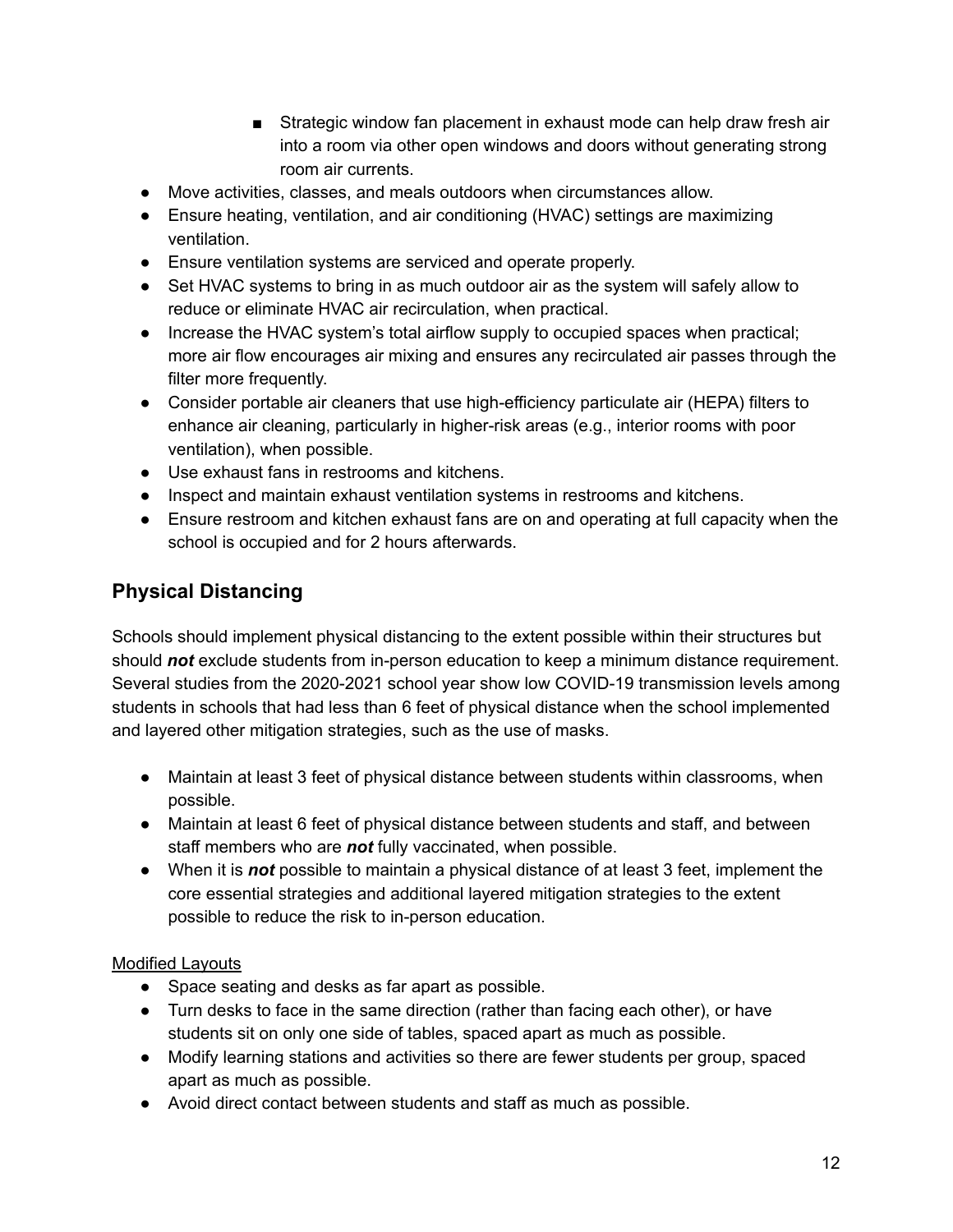#### Physical Barriers and Guides

- Physical barriers are *not* a substitute for masks.
- Provide physical guides, such as tape on floors or sidewalks and signs on walls, to remind staff and students to maintain as much distance as possible in lines and at other times (e.g., guides for creating "one-way routes" in hallways).

#### Communal Spaces

- Communal spaces such as cafeterias and bathrooms may be used with planning. Plans for each communal space should be based on the risk of COVID-19 spread in that space, with priority for mitigation strategies given to higher-risk spaces. For example:
	- $\circ$  Cafeterias pose a higher risk of COVID-19 spread because they are indoors, people remove their masks to eat and drink, and meals are usually more than 15 minutes in duration.
	- Bathrooms pose a lower risk of COVID-19 spread because people keep their masks on, can stay 3 feet apart from others, and usually spend less than 15 minutes in bathrooms during the school day.
- In **cafeterias or indoor rooms** (e.g., breakrooms, classrooms) where people eat and drink and do *not* wear masks, a close contact is any adult or student who was within 6 feet of a person with COVID-19 infection for 15 minutes or more over a 24-hour period.

#### Food Service and School Meals

- Maximize physical distancing as much as possible when in food service lines and while eating.
- Use additional spaces for mealtime seating such as the gymnasium or outdoor seating to facilitate physical distancing.
- Layer mitigation strategies during eating and drinking indoors, such as:
	- Cohorting
	- Assigning seats
	- Having students and staff sit facing the same direction
- Improve ventilation in food preparation, service, and seating areas.
- Because of the very low risk of transmission from surfaces and shared objects, there is *no* need to limit food service approaches to single-use items and packaged meals.
- Clean frequently touched surfaces.
- Surfaces with food contact should be washed, rinsed, and sanitized before and after meals.
- Promote handwashing using reminders and visual guides.
- In the event of a positive COVID-19 case that disrupts meal service, the administrator should contact their district supervisor. They will determine a strategy to ensure that meal service will not be interrupted. The district supervisor will then contact the School Food Service Program Administrator.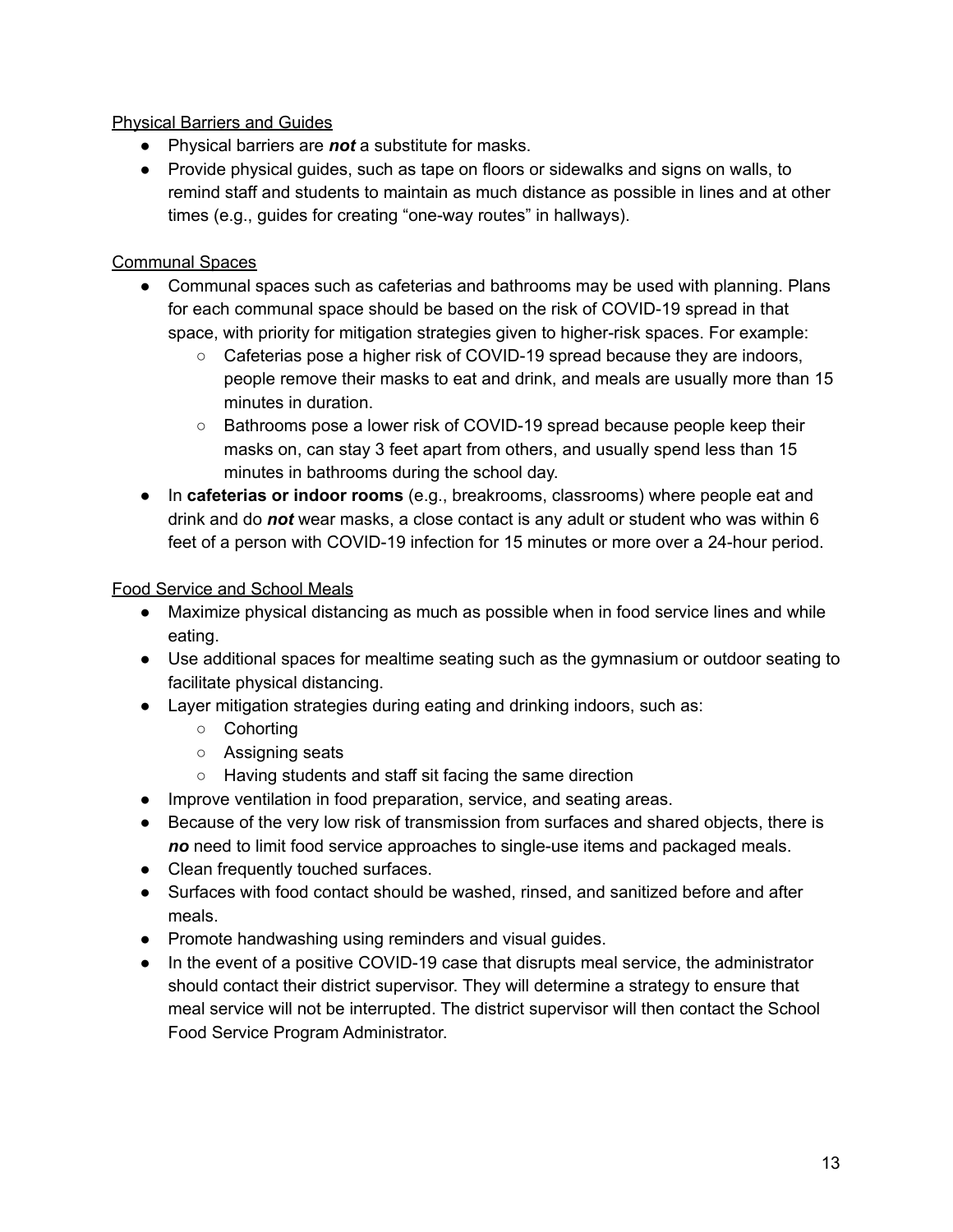#### Sleeping Spaces

- Maximize physical distancing between sleep mats as much as possible.
- Place students head-to-toe to maximize distance between their faces.
- Assign nap mats to individual students and clean regularly.
- Prioritize improving ventilation in spaces for sleeping.
- Masks should *not* be worn when sleeping.

#### School Buses and Vehicles

- The CDC issued an *[Order](https://www.cdc.gov/quarantine/pdf/Mask-Order-CDC_GMTF_01-29-21-p.pdf) on January 29, 2021 requiring the wearing of masks by* people on public transportation conveyances, including school buses, to prevent spread of COVID-19.
- Drivers and passengers *must* wear a mask on school buses.
- Have spare masks available to ensure all students wear masks on school buses.
- No eating or drinking.
- Keep vehicle windows open when it does not create a safety or health hazard.
- More open windows are better; opening a few windows even a few inches is better than keeping all windows closed.
- Sanitize hands before students get on the bus.
- Have household members sit together.
- Load the bus back to front and unload front to back to limit students standing in the aisles next to those seated, as practical.
- Create physical distance between students on buses or transportation, when possible.
- Assign seats, in order to facilitate cohorting.
	- $\circ$  Assigned seating will assist in identifying close contacts if there is a person with COVID-19 infection on the bus.
	- Only *unvaccinated* persons identified as close contacts (within 6 feet of an infected person for 15 minutes or more over a 24-hour period) will be required to quarantine.

## <span id="page-14-0"></span>**Screening Testing**

[Screening](#page-28-0) testing identifies people infected with COVID-19, including those without symptoms or before symptoms develop, early to help prevent the spread of COVID-19. In partnership with the DOH and health service providers, schools may consider screening testing of those who are *not* fully vaccinated to facilitate safe participation in sports, extracurricular activities, and other activities with a higher risk of COVID-19 transmission. High-risk extracurricular activities are those in which increased exhalation occurs, such as activities that involve singing, shouting, band, or exercise, especially when conducted indoors or in close proximity to others.

Guidance around screening testing procedures is being developed and will be forthcoming.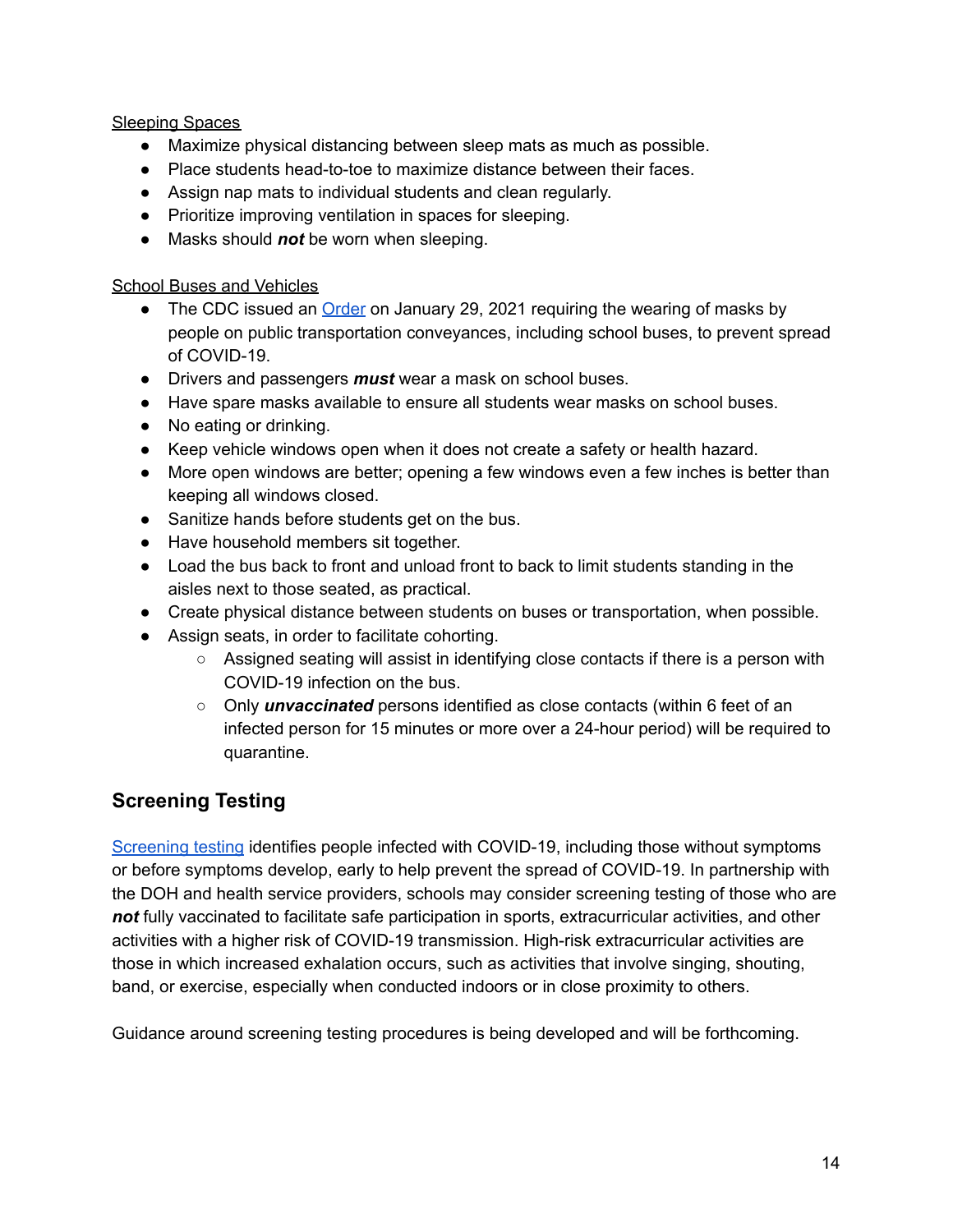## <span id="page-15-0"></span>**Cleaning and Disinfection**

See CDC's Cleaning and [Disinfecting](https://www.cdc.gov/coronavirus/2019-ncov/community/disinfecting-building-facility.html) Your Facility, updated on June 15, 2021, for more information.

Cleaning and disinfection are part of a broad approach to prevent infectious diseases, including COVID-19, in schools.

- In most situations, the risk of infection from touching surfaces is low.
- Cleaning once a day is usually enough to sufficiently remove potential virus that may be on surfaces.
- Prioritize high-touch surfaces for more frequent cleaning.
- The most reliable way to prevent infection from surfaces is to regularly wash hands or use hand sanitizer.
- If there has been a sick person or someone who tested positive for COVID-19 in a space within the last 24 hours, clean *and* disinfect the space.
- Use a disinfectant product from the [Environmental](https://www.epa.gov/coronavirus/about-list-n-disinfectants-coronavirus-covid-19-0) Protection Agency's List N that is effective against COVID-19.

#### When to Clean and Disinfect a School When Someone is Sick

Upon consultation and confirmation by the COVID-19 Response Team, the Office of Facilities and Operations (OFO) will begin working with the principal, supervisor or designee on a cleaning plan and schedule. If someone is suspected to have COVID-19 while on campus, close off any areas used or accessed by the individual. The OFO representatives on the COVID-19 Response Team shall determine sanitization priorities and protocol.

- **If less than 24 hours have passed** since the person who is sick or diagnosed with COVID-19 has been in the space, clean *and* disinfect the space.
- **If more than 24 hours have passed** since the person who is sick or diagnosed with COVID-19 has been in the space, cleaning is enough.
- **If more than 3 days have passed** since the person who is sick or diagnosed with COVID-19 has been in the space, no additional cleaning (beyond regular cleaning practices) is needed.

The following steps should also be taken and information relayed to the COVID-19 Response Team:

- Identify all areas accessed by the positive case during the infectious period.
- AS, CAS, principal, supervisor and/or designee decide on what areas, rooms, and buildings to close and/or sanitize.

Additional CDC guidance for Cleaning and [Disinfecting](https://www.cdc.gov/coronavirus/2019-ncov/community/disinfecting-building-facility.html) Your Facility is available. For more information, contact OFO at (808) 784-5000.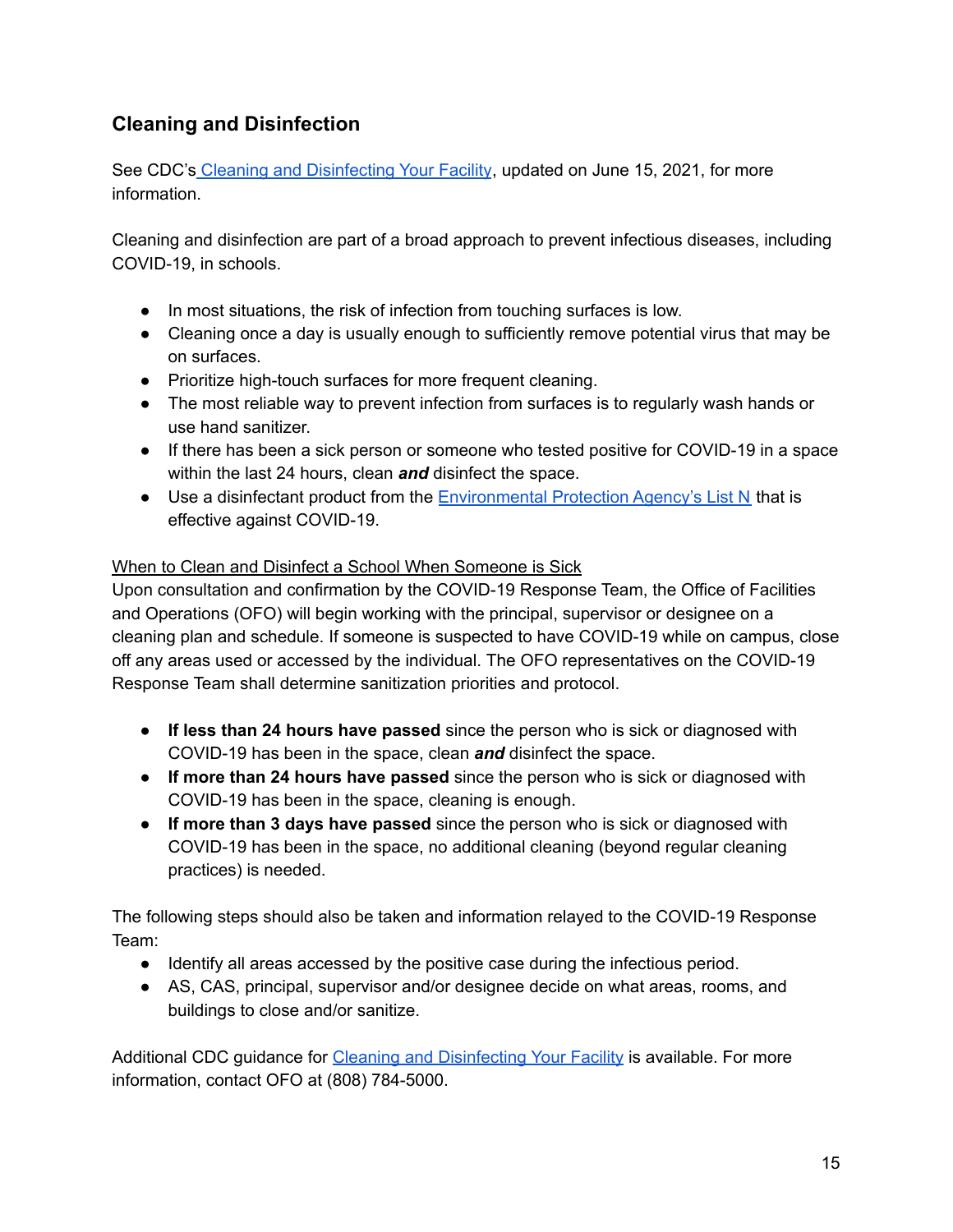#### **Considerations**

- For more information about distance learning support in the event of a classroom or school closure, click [here.](http://www.hawaiipublicschools.org/DOE%20Forms/DigitalTransformationforLearningPlan.pdf)
- For more information about the types of leave to use in the event of a positive case and/or possible staff exposure, view the following memos:
	- Dec. 31, 2020: Leave of Absence Update for Classified Employees and a Reminder Regarding Quarantine Leave, click [here](https://alala1.k12.hi.us/PUBLIC/DOEMEMOS.NSF/c43efd5c660087e10a2575cf0064fb92/567a39617410540c0a258650000f6600?OpenDocument) (Lotus Notes login required).
	- Dec. 16, 2020: Quarantine Leave COVID-19 for Certificated Employees and Leave of Absence Update for Classified Employees, click [here](https://alala1.k12.hi.us/PUBLIC/DOEMEMOS.NSF/c43efd5c660087e10a2575cf0064fb92/55048a8f745530230a258640006a9f5e?OpenDocument) (Lotus Notes login required).

#### Daily Cleaning of Facilities Protocol

Daily cleaning procedures expectations for Custodial Service Workers - [OSHA](https://www.osha.gov/SLTC/covid-19/environmental-services.html) Link. The cleaning schedule for school facilities should adhere to guidance from the CDC and DOH as available. School facilities should be cleaned daily including high-touch areas, such as door knobs, light switches, counters, desks and chairs, railings, and water fountains.

Proper personal protective equipment (PPE), such as masks and disposable gloves, should be worn at all times during the preparation, cleaning, and disinfection of school facilities.

- Clean all frequently touched surfaces as often as possible and at minimum, each day:
	- School hardware may be cleaned before school, during recess, lunch recess, and afterschool.
	- When classes are in session, custodians may clean doorknobs, handrails, and water fountains.
- Wear disposable gloves for all tasks in the cleaning process, including handling trash
	- Additional PPE may be required based on the cleaning/disinfectant products being used and whether there is a risk of splash.
	- Gloves should be removed carefully to avoid contamination of the wearer and the surrounding area.
- When disinfecting, use EPA[-registered](https://www.epa.gov/pesticide-registration/list-n-disinfectants-use-against-sars-cov-2-covid-19) products or [diluted](https://www.cdc.gov/coronavirus/2019-ncov/prevent-getting-sick/cleaning-disinfection.html) bleach against the virus that causes COVID-19.
	- $\circ$  Always read the labels and safety data sheet of any chemicals used in daily work before using the product.
	- Follow the manufacturer's instructions for safe, effective use.
	- Disinfectants are most effective when surfaces are pre-cleaned prior to disinfection.
	- Be aware of the "contact" time for your disinfectant to be effective.
- Provide touch free waste-disposal containers.
- Ensure that facilities are regularly cleaned, sanitized, and disinfected, and that hazardous materials are disposed of properly.
- Always wash hands immediately for at least 20 seconds with soap and water after removing gloves and after contact with a person who is sick.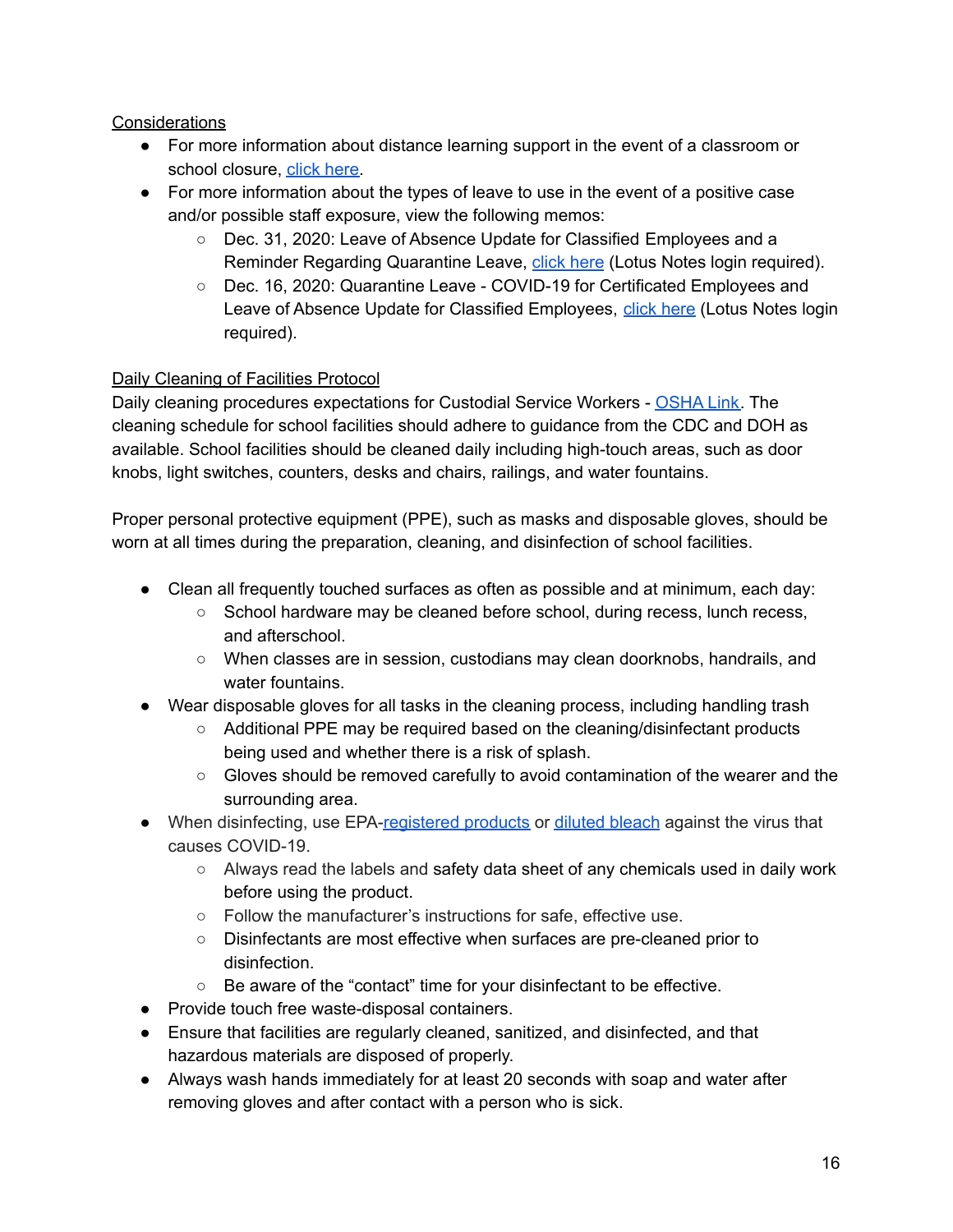● Principals, with Head Custodians, should develop a daily schedule for the Custodial Staff to clean school hardware. High touch surfaces outside of classrooms should be cleaned multiple times throughout the day with special attention given to high traffic locations such as restrooms and the front office.

#### Request for PPE supplies

HIDOE school, complex area, and state office requests for PPE will be filled based on assessments of current and future PPE needs for individuals or groups of higher risk of exposure.

- Given the dynamic nature of the pandemic, requests are subject to considerations of the overall response needs and supply chain limitations.
- OFO provides essential PPE supplies to HIDOE offices and schools. These PPE supplies are procured from a combination of the Hawai'i Emergency Management Agency, commercial vendors, and donations. Essential PPE items include disposable surgical face masks, KN95 face masks, face shields, gloves, surgical gowns, hand sanitizer and disinfectant.

OFO will work and consult with the HIDOE Office of Talent Management (OTM) and Office of Student Support Services (OSSS) to determine the appropriate PPE needed for various categories of workers.

• Needs will be based on CDC guidance and the risk of exposure levels described by the Hawai'i State Department of Labor and Industrial Relations and the Occupational Safety and Health Administration.

Requests:

- HIDOE offices and schools must update PPE counts through the CPT [inventory](https://www.hidoefacilities.org///index.php?cbr=c8ad50005459d31cbcfb4d079cb3) system on a weekly basis. These inventory levels are used by OFO to determine ongoing PPE reorder and resupply needs. Replenishment of PPE is subject to availability (e.g., nitrile glove supply may be low across the state and even nationally).
- OFO will continue to work with the complex areas and schools to identify and provide special PPE supply needs as they arise.
- In case of an emergency, schools should keep their CAS apprised and contact the Safety, Security and Emergency Preparedness Branch.
- A hotline for urgent PPE requests from HIDOE schools and offices is available at (808) 784-5185.

#### Daily Cleaning of Technology Devices

Devices that are loaned to students/staff for distance learning and telework should be cleaned upon return and reissuance to another person. For devices used throughout the day by multiple people, cleaning should occur between use by the next person.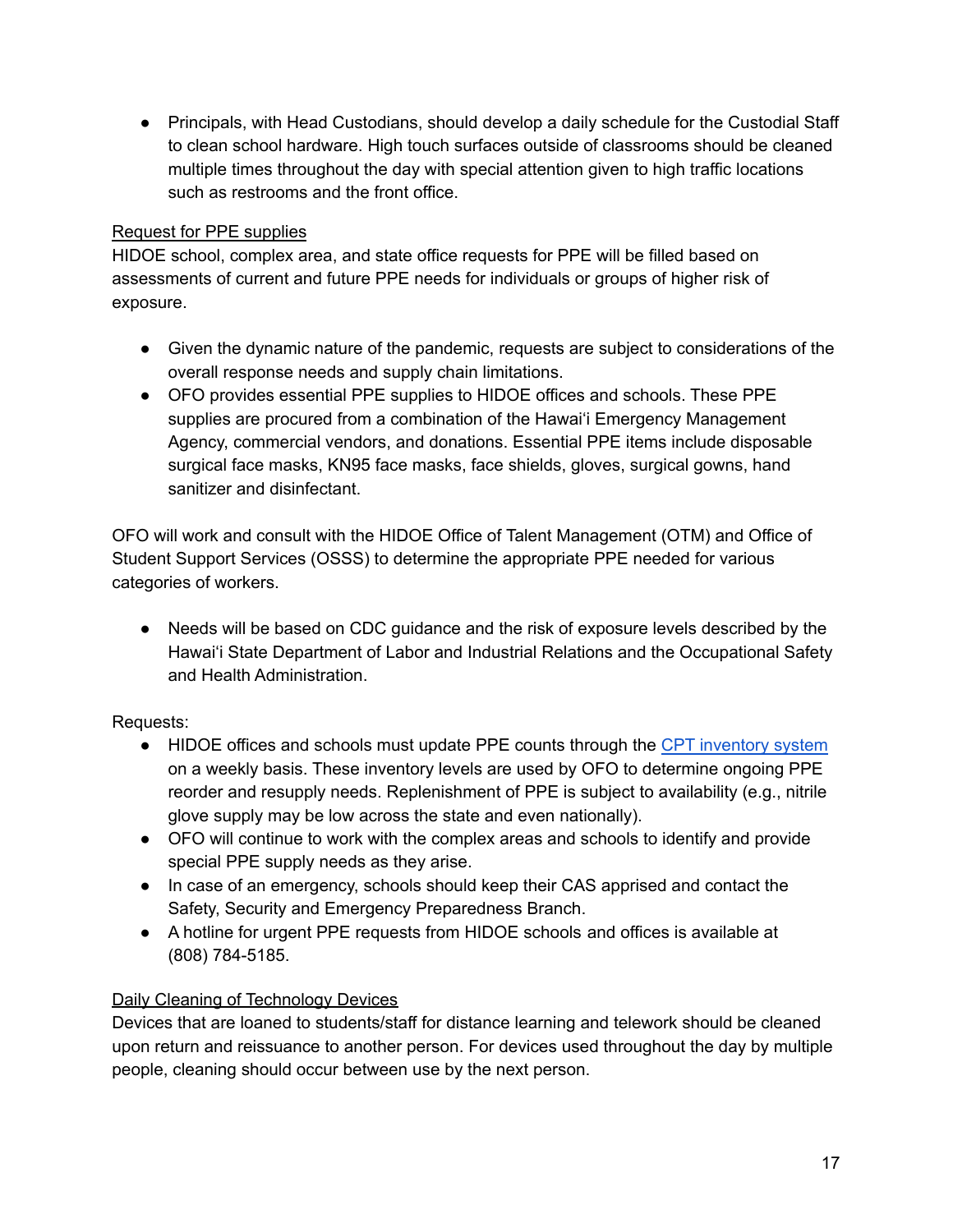- General steps to cleaning commonly used [technology](https://hidoe.sharepoint.com/:b:/r/sites/offices-ofo/Documents/Cleaning%20of%20Devices%20-%20General%20Instructions.pdf?csf=1&web=1&e=QOPLCN) devices (e.g., computers, tablets, laptops, phones)
- For detailed steps and information:
	- Review "Cleaning of Devices" in the **HIDOE [Technology](https://hidoe.service-now.com/sp?id=kb_article&sysparm_article=KB0011472) Guidance for Employees** (employee login required).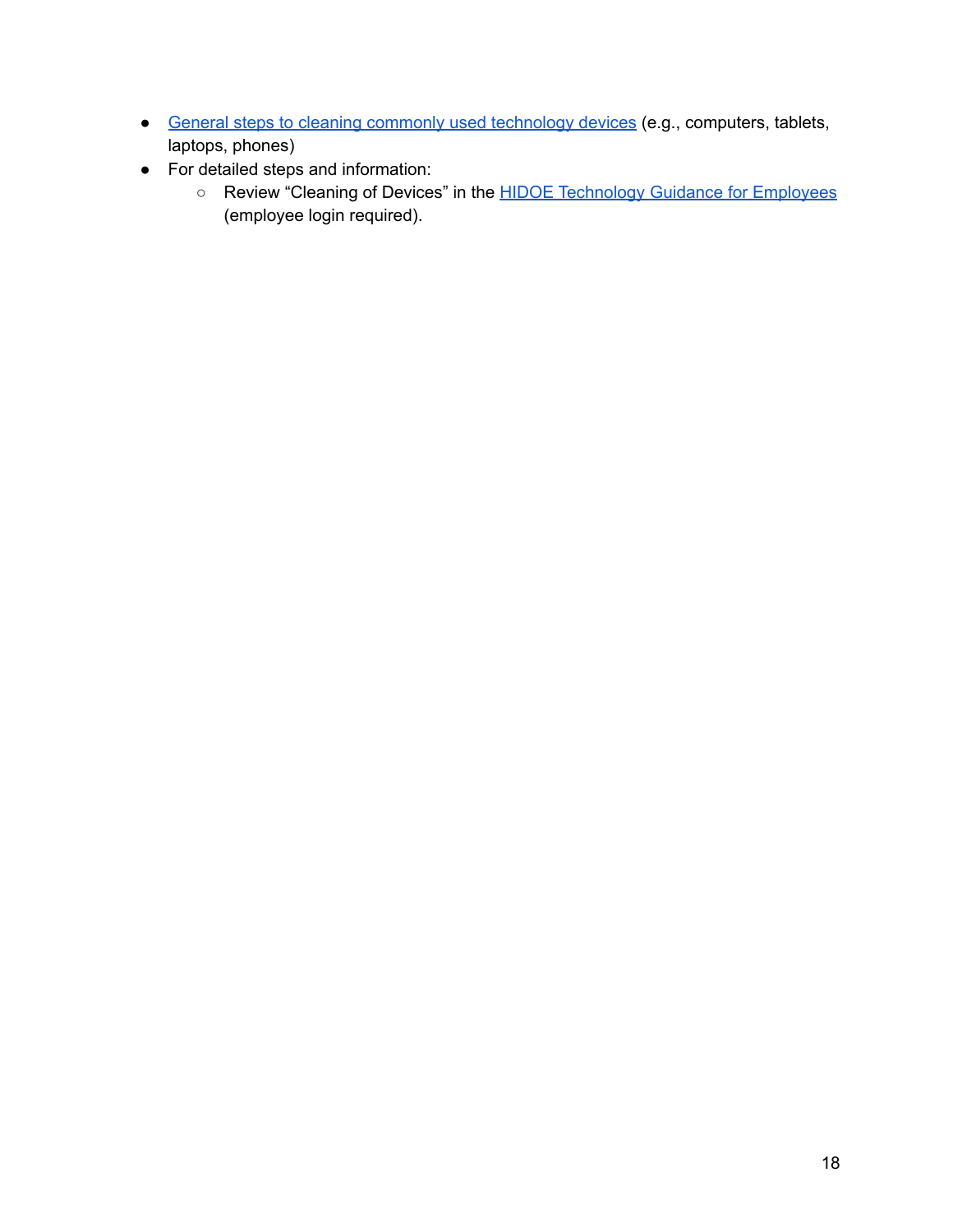# **Additional Considerations**

## <span id="page-19-1"></span><span id="page-19-0"></span>**Visitors**

- All visitors must wear a face mask on campus.
- Review rules for visitors and family engagement activities.
- Limit nonessential visitors, volunteers, and activities involving external groups or organizations with people who are not fully vaccinated.
- Do *not* limit access for direct service providers but ensure compliance with school visitor policies.
- Emphasize the importance of staying home when sick.
- Limit visits to multiple campuses for *unvaccinated* staff who travel between schools.

## <span id="page-19-2"></span>**Drop-off/Arrival Times**

● Establish clear policies for student entry and dismissal from campus that ensure physical distance between individuals. Consider staggering drop-off and arrival times for students, so that large groups of people are not arriving and leaving at the same time to minimize overcrowding and close contact in confined areas.

## <span id="page-19-3"></span>**Recess and Physical Education**

- In general, students and staff do *not* need to wear masks when outdoors (e.g., participating in outdoor play, recess, and physical education activities).
- Students and staff should stay in their 'ohana bubbles or cohorts when unmasked outdoors to decrease mixing across classes and grades and to facilitate identification of close contacts if a case is reported.
- Students and staff *must* wear a mask in crowded outdoor settings or during activities that involve sustained close contact with other people who are not fully vaccinated.
- When physical education activities or recess is held indoors, students and staff *must* wear a mask.

## <span id="page-19-4"></span>**Field Trips, Meetings, and Assemblies**

- Promote as much physical distancing as possible between students, staff, and members of the public, and limit group size.
- Keep students and staff within their defined cohorts, as much as possible, and ensure as much distance as possible between each cohort group (e.g., by using aisle space or other markers that separate the groups).
- No eating, drinking, and singing during indoor events.
- Keep records of seating charts.
- HIDOE [COVID-19](https://www.hawaiipublicschools.org/DOE%20Forms/HIDOE-Office-Training-Health-Guidance.pdf) Guidance for offices, training facilities and meeting rooms.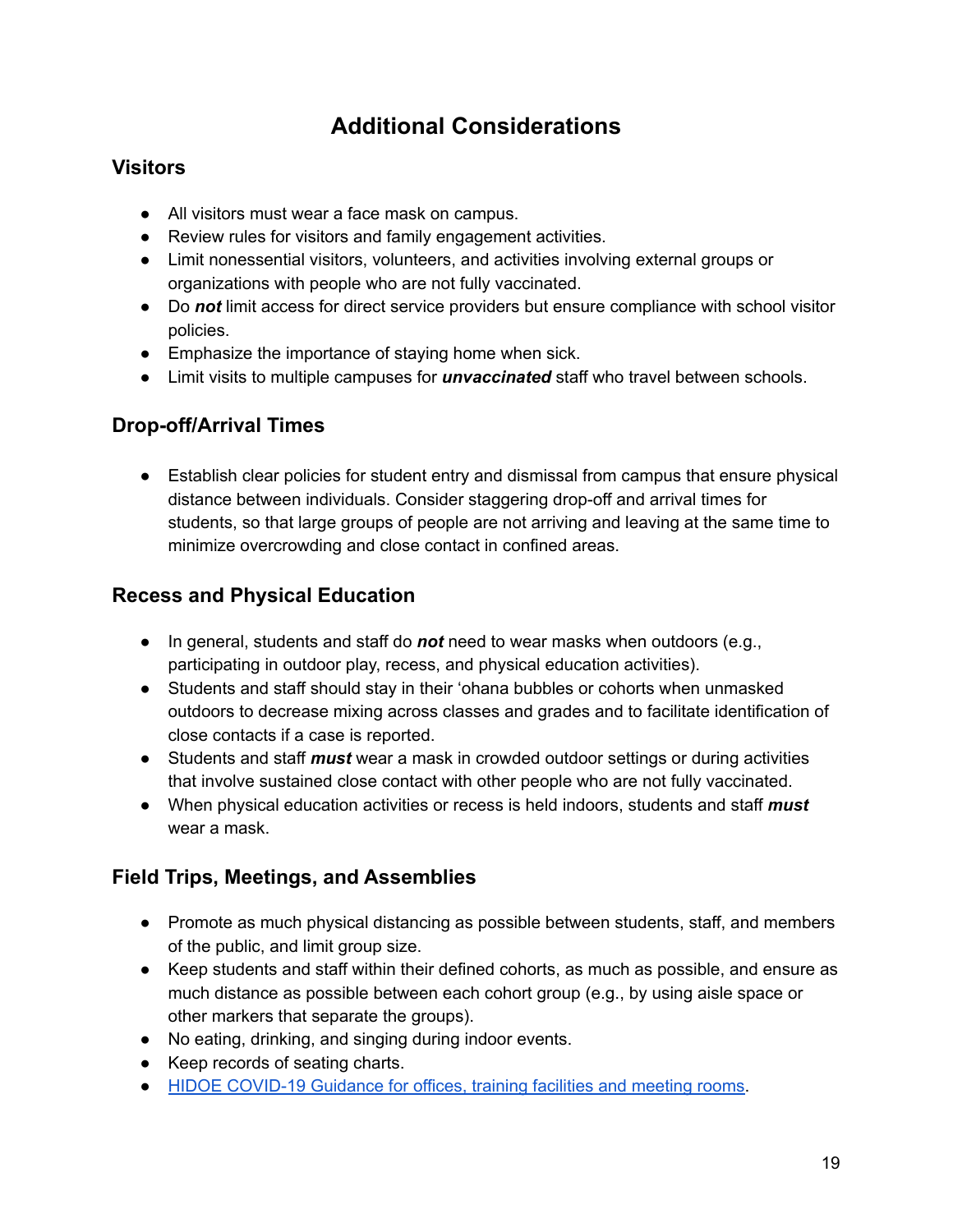## **After-school Child Care Programs**

- Students and staff should comply with school day policies and procedures.
- Mixing students from different classes and cohorts within a school and across different schools increases the risk of COVID-19 spread.
- After-school programs should implement the same core essential strategies and layered mitigation strategies as schools.
- Core essential strategies *must* be implemented in after-school programs.
	- Promote vaccination for all staff and eligible students.
	- Direct students and staff to stay home when sick.
	- Correct and consistent masking when indoors.
	- Hand hygiene.
- Multiple layered mitigation strategies should be implemented in after-school programs to the extent possible.
	- Designated 'ohana bubbles or cohorts, improving ventilation, physical distancing, screening testing, and cleaning and disinfection.
- Prioritize outdoor activities.
	- Students and staff do *not* need to wear masks in most outdoor settings.
	- Students and staff should stay in their 'ohana bubbles or cohorts when unmasked outdoors to decrease mixing across classes and grades and facilitate identification of close contacts.
	- Students and staff should wear masks in crowded outdoor settings or during activities that involve sustained close contact with other people.
- Keep records of students and staff in attendance.
- Keep records of 'ohana bubbles or cohorts, if implemented.
- Prepare for when a student or staff has COVID-19.
	- See section below, Preparing for When Someone is Sick with [COVID-19](#page-22-0).
	- See What to Do If a Person at School has [COVID-19](https://health.hawaii.gov/coronavirusdisease2019/files/2020/08/What-To-Do-If-A-Person-at-School-Has-COVID-19-080520.pdf).
	- Immediately notify the school that the student attends or the school where the staff is employed.

## <span id="page-20-0"></span>**Sports and Extracurricular Activities**

Students and staff who are fully vaccinated *and* asymptomatic do *not* have to quarantine following a known exposure, allowing continued participation in in-person education, sports, and extracurricular activities. Due to increased exhalation that occurs during physical activity, some sports can put players, coaches, trainers, and others who are not fully vaccinated at increased risk for spreading COVID-19. Close contact and indoor sports are particularly high risk. Similar risks might exist for other extracurricular activities, such as band, choir, theater, and other school clubs that meet indoors.

● Students and staff should comply with school day policies and procedures.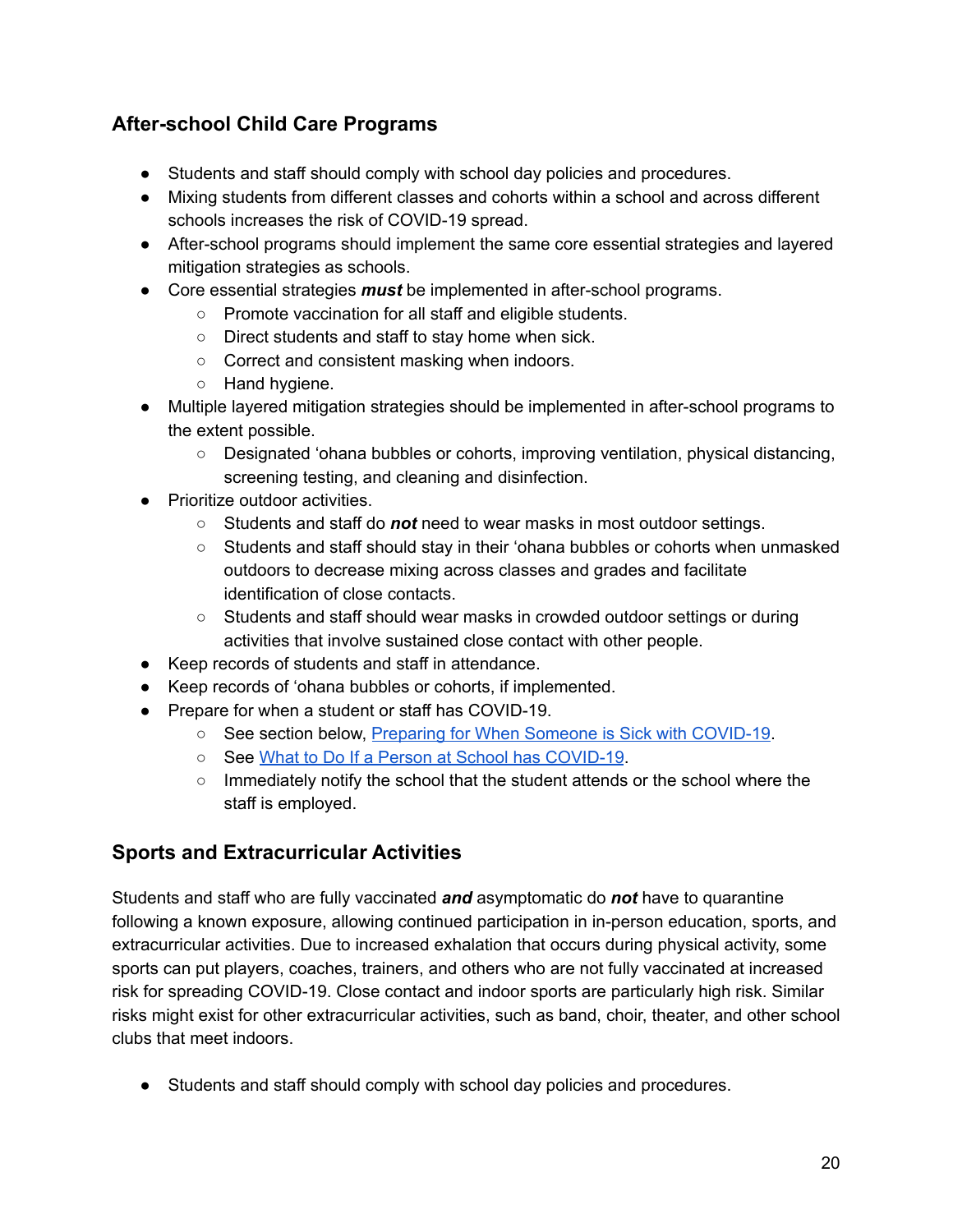- In-person education should be prioritized over sports and extracurricular activities.
- Students and staff should *not* participate in sports and extracurricular activities when they have symptoms consistent with COVID-19, and they should get [tested.](#page-27-2)
- Schools should consider using screening testing for students and staff (e.g., coaches, teachers, advisors) who are *not* fully vaccinated and who participate in and support these high-risk activities.
- Facilitating safe participation in sports and extracurricular activities can reduce COVID-19 spread and the risk to in-person education.
- Mixing students from different classes and cohorts within a school and across different schools increases the risk of COVID-19 spread.

## <span id="page-21-0"></span>**Communications**

- Staff and families should self-report to the school if they or their students have symptoms of COVID-19, a positive COVID-19 test, or were in close contact with someone with COVID-19 within the last 14 days.
- Notify staff, families, and the public of school closures and any restrictions to limit COVID-19 exposure (e.g., limited hours of operation).

## <span id="page-21-1"></span>**Travel**

- See Safe [Travels](https://hawaiicovid19.com/travel/) Hawai'i for questions regarding Hawai'i travel requirements and recommendations for staff.
- See DOE Memos & [Notices](https://alala1.k12.hi.us/PUBLIC/DOEMEMOS.NSF) for the most recent student travel requirements.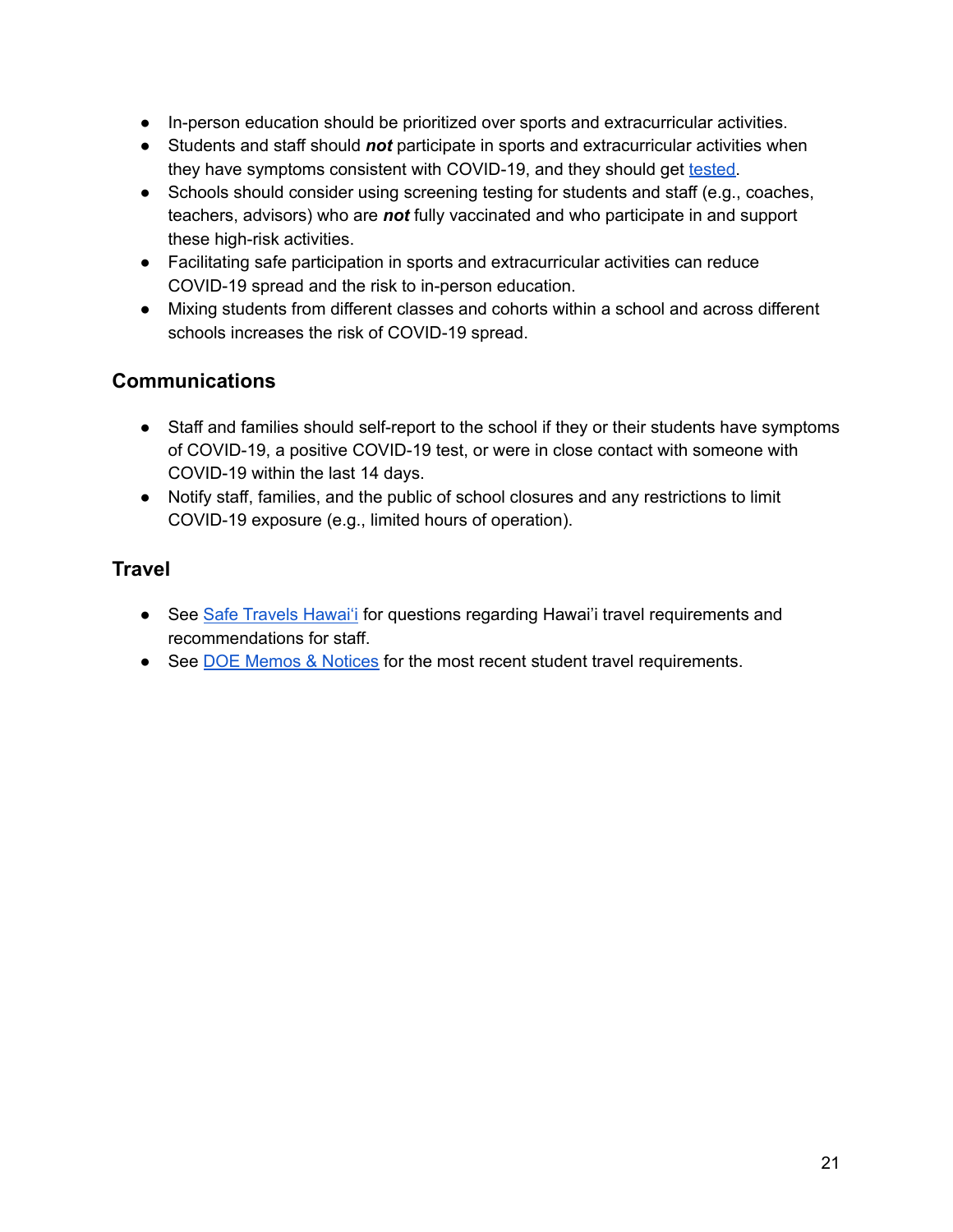# **Preparing for When Someone is Sick with COVID-19**

## <span id="page-22-1"></span><span id="page-22-0"></span>**Before a Case of COVID-19 Occurs**

- Schools should establish a COVID-19 point of contact.
	- Provide a telephone number and email address to the DOH and the school community that will be checked at least daily, including on weekends and holidays.
	- This will help ensure timely notification of schools when a positive case or close contact occurs or when DOH becomes aware of a cluster of infected persons related to a school setting.
- Schools should be prepared to:
	- Report persons with COVID-19 infection to DOH.
	- Notify school close contacts of exposure.
	- Provide school close contacts with Home Isolation and [Quarantine](https://health.hawaii.gov/coronavirusdisease2019/files/2020/08/Isolation-and-Quarantine-072120.pdf) Guidance.

## <span id="page-22-2"></span>**Response Procedures for Cases of COVID-19**

Take these steps when:

- A positive case is confirmed: An individual received a diagnosis from a viral test, authorized medical professional, or the DOH reported the case to the school.
- A probable case is identified: An individual has one or more COVID-19-like symptoms and known exposure (i.e. close contact) to a positive case, or meets presumptive laboratory evidence.
- These steps do not apply to close contact situations.

Step 1: Determine if the individual was on campus during the infectious period, which begins two (2) days before the onset of symptoms or if no symptoms, two (2) days prior to the date the positive test was conducted.

Step 2: Send a text including the CAS or AS and HIDOE's COVID-19 Response Team. The text should say, "Case reported at [insert school or office name]. The case [was/was not] on campus during the infectious period."

Step 3: If the case was on campus during the infectious period:

- Identify and notify close contacts (students, employees, casual hires, and vendors) as soon as possible using the template available [here.](https://docs.google.com/document/d/1VujqVOTYy2TQoT8C24UMEFCKWWmBsKIbSaldYui98wA/edit) Document all outreach (e.g. date/time of phone call or email).
- $\circ$  Clean and disinfect. If less than 24 hours have passed since the person who is sick or diagnosed with COVID-19 has been in the space. If cleaning support is needed, please contact the OFO representative. If more than 24 hours have passed since the person who is sick or diagnosed with COVID-19 has been in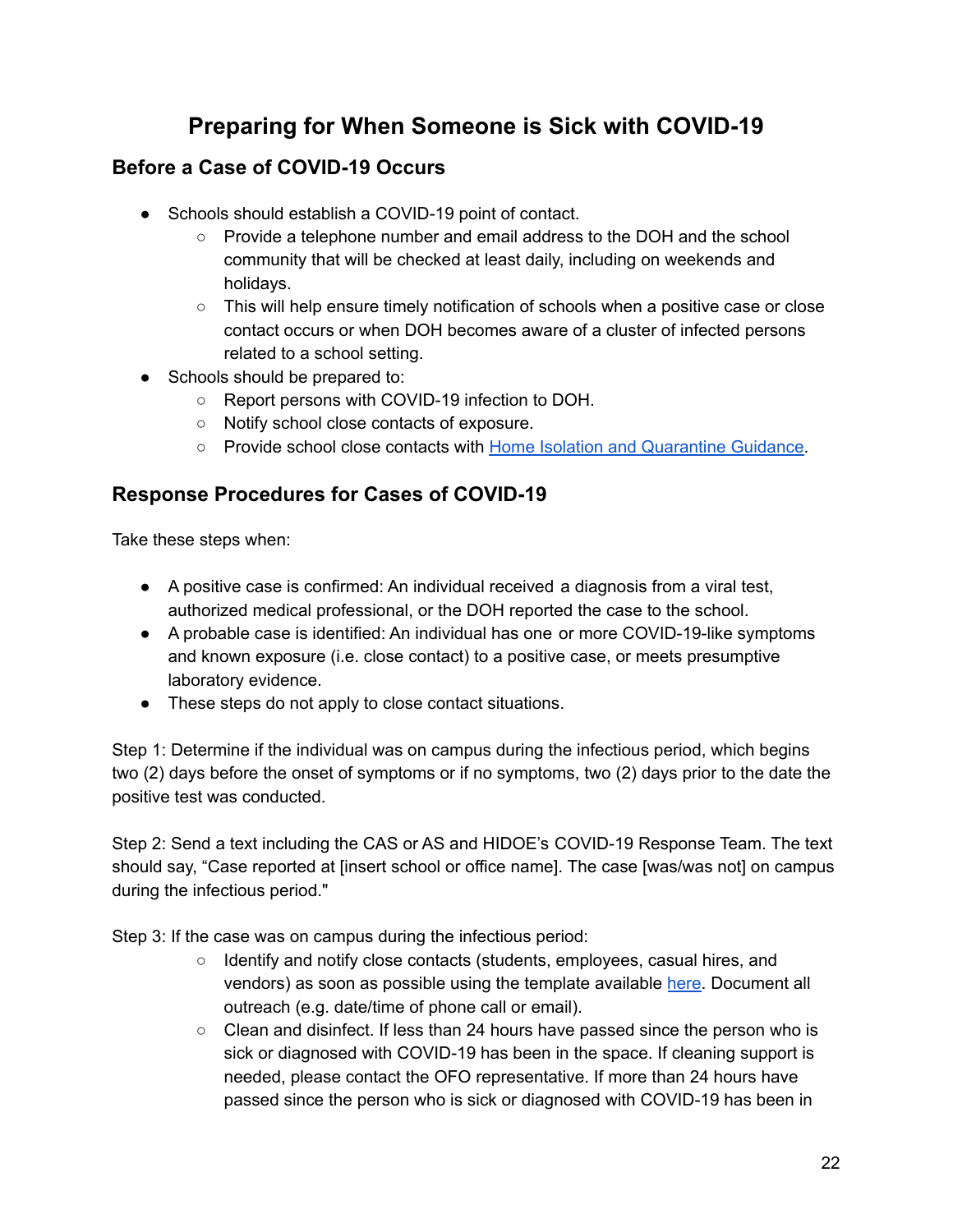the space, cleaning is enough. You may choose to also disinfect depending on certain conditions or everyday practices required by your facility. If more than 3 days have passed since the person who is sick or diagnosed with COVID-19 has been in the space, no additional cleaning (beyond regular cleaning practices) is needed.

- Step 4: Broad staff and family notification. Notification templates are available [here](https://docs.google.com/document/d/1g_IZo6VSf43Ul9bW_QBEBn-Aax1d2iNF8g4CQz3SVuw/edit?usp=sharing). Notifications in other languages are available at the same link. A final copy of the notification(s) should be emailed to the COVID-19 Response Team for the Department's records. If a case has not been on campus for two weeks prior to diagnosis, a notification is optional. Notification to families should go out via School Messenger and/or distributed as a hard copy. The notification should not be posted on the school's social media platforms or website. The COVID-19 Response Team will assist the principal, supervisor or designee with messaging. All reported confirmed cases are posted weekly on the Department's website at [hawaiipublicschools.org](https://www.hawaiipublicschools.org/Pages/Home.aspx).
- Step 5: Complete HIDOE's Case [Intake](https://drive.google.com/file/d/1MTbPB1PZR54_yyI6grqCqTL_-1rFDnTt/view?usp=sharing) Form (updated May 3, 2021) and email it to the AS or CAS and COVID-19 Response Team.
- Step 6: If DOH did not report the case, contact DOH to report and/or confirm the positive case and share the intake form and **DOH Close [Contact](https://drive.google.com/file/d/1Jav1GzUwJQ-4fsBWrPHu4obsGrJ1VPC_/view) Report.** (See [What](https://health.hawaii.gov/coronavirusdisease2019/files/2020/08/What-To-Do-If-A-Person-at-School-Has-COVID-19-080520.pdf) to Do If a Person at School has [COVID-19](https://health.hawaii.gov/coronavirusdisease2019/files/2020/08/What-To-Do-If-A-Person-at-School-Has-COVID-19-080520.pdf) for DOH contact information)
- Step 7: Determine when it is safe for employees and/or students to return to their worksite or campus. Students and staff who have tested positive for COVID-19 or have symptoms consistent with COVID-19 *must* isolate at home. A positive case can return to school when *all* the following conditions are met:
	- At least 10 days have passed since symptoms first appeared; **or**
	- If there are no symptoms, at least 10 days have passed since the date the laboratory test was collected; *and*
	- At least 24 hours have passed since last fever without use of fever-reducing medications; *and*
	- Symptoms have improved.
	- Schools should *not* require a negative COVID-19 test or a clinician's note to return to school if the person has completed 10 days of isolation and meets the conditions above. See Home Isolation and [Quarantine](https://health.hawaii.gov/coronavirusdisease2019/files/2020/08/Isolation-and-Quarantine-072120.pdf) [Guidance](https://health.hawaii.gov/coronavirusdisease2019/files/2020/08/Isolation-and-Quarantine-072120.pdf) for more information.

## <span id="page-23-0"></span>**Close Contacts**

If a school can clearly identify the students and staff who meet the definition of a close contact, it will help limit the number of persons quarantined and tested to those with greatest risk for exposure to the infected person. Definitions of close contacts in the school setting: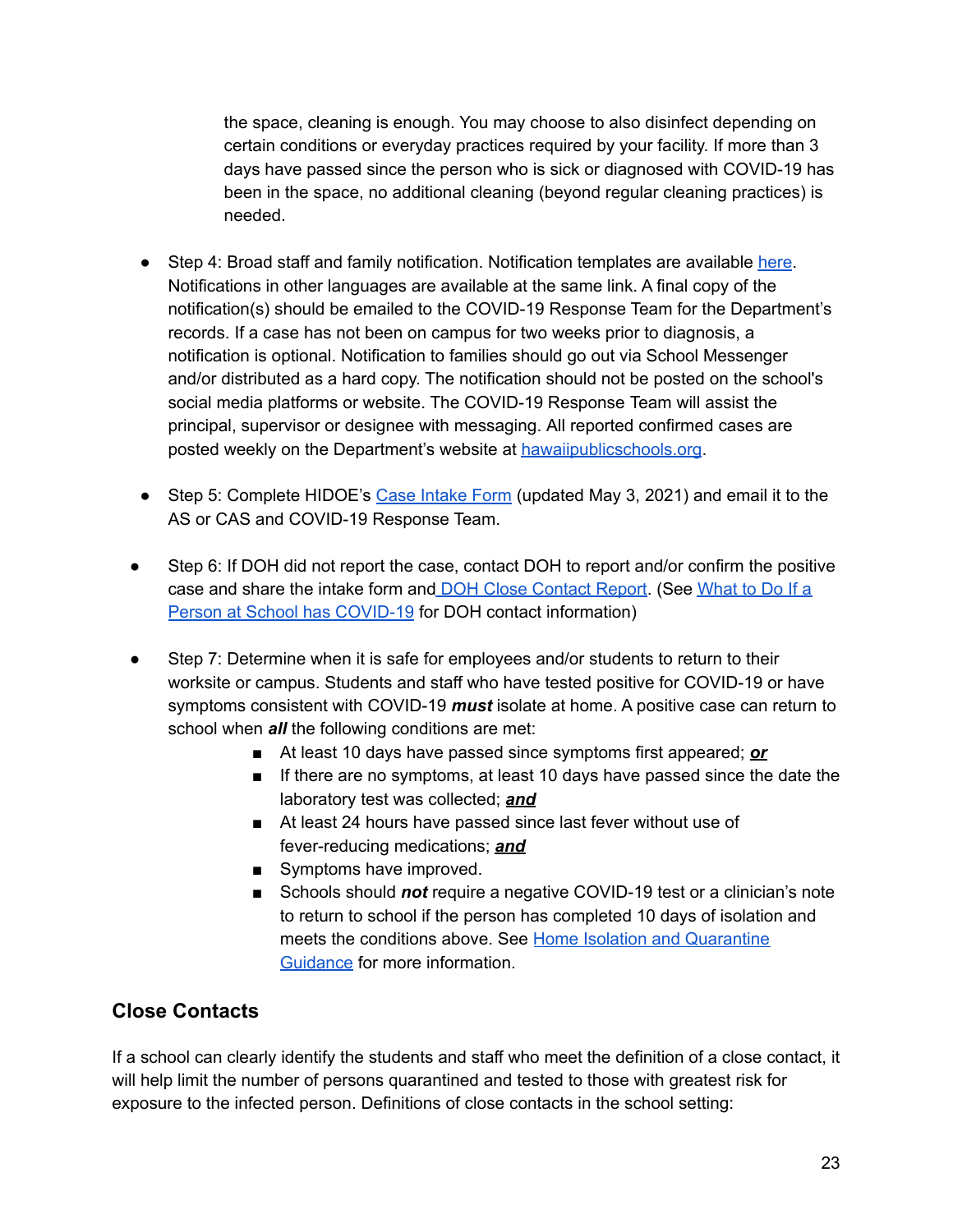- A **close contact** is defined as within 6 feet of a person with COVID-19 infection for a combined total of 15 minutes or more over a 24-hour period (regardless of mask use).
- **Exception:** In a K-12 indoor classroom setting**,** where everyone is wearing a mask correctly and consistently, the close contact definition excludes students who were within 3 to 6 feet of an infected student.
	- $\circ$  This exception does not apply to teachers, staff, or other adults in the indoor classroom setting, nor does this apply to students who were eating or drinking and *not* wearing masks.
- Examples where all persons in the class would be considered close contacts includes:
	- $\circ$  Cohorts in classrooms that spend the entire day together and have prolonged close interaction.
	- Classrooms that do not have assigned seats and/or students are frequently moving around in class.
	- $\circ$  Cohorts that engage in activities that may increase the risk of transmission (e.g., eating and drinking indoors, singing indoors, playing brass or woodwind musical instruments indoors).
- Examples where all persons in the class may *not* be considered close contacts include:
	- Classrooms with assigned seating and students remain seated throughout class.

## <span id="page-24-0"></span>**When Close Contacts Are Identified at School**

- See Home Isolation and [Quarantine](https://health.hawaii.gov/coronavirusdisease2019/files/2020/08/Isolation-and-Quarantine-072120.pdf) Guidance.
- *Unvaccinated* students and staff who are close contacts of a person with COVID-19 infection *must* quarantine for 10 days and should be tested.
	- *Unvaccinated* students and staff who are close contacts can return to school when *both* of the following conditions are met:
		- At least 10 days have passed since the last contact with the infected person; *and*
		- No symptoms.
	- Schools should *not* require a negative COVID-19 test or a clinician's note to return to school if the person has completed 10 days of quarantine and meets the conditions above.
- Fully vaccinated students and staff who had close contact with a person with COVID-19 infection *and* remain asymptomatic do *not* have to quarantine or be tested.

## <span id="page-24-1"></span>**Students or Staff Who Become Sick at School**

When someone is ill at school, check for any COVID-19-like symptoms:

- Fever (higher than 100°F)
- Chills
- Cough
- Shortness of breath or difficulty breathing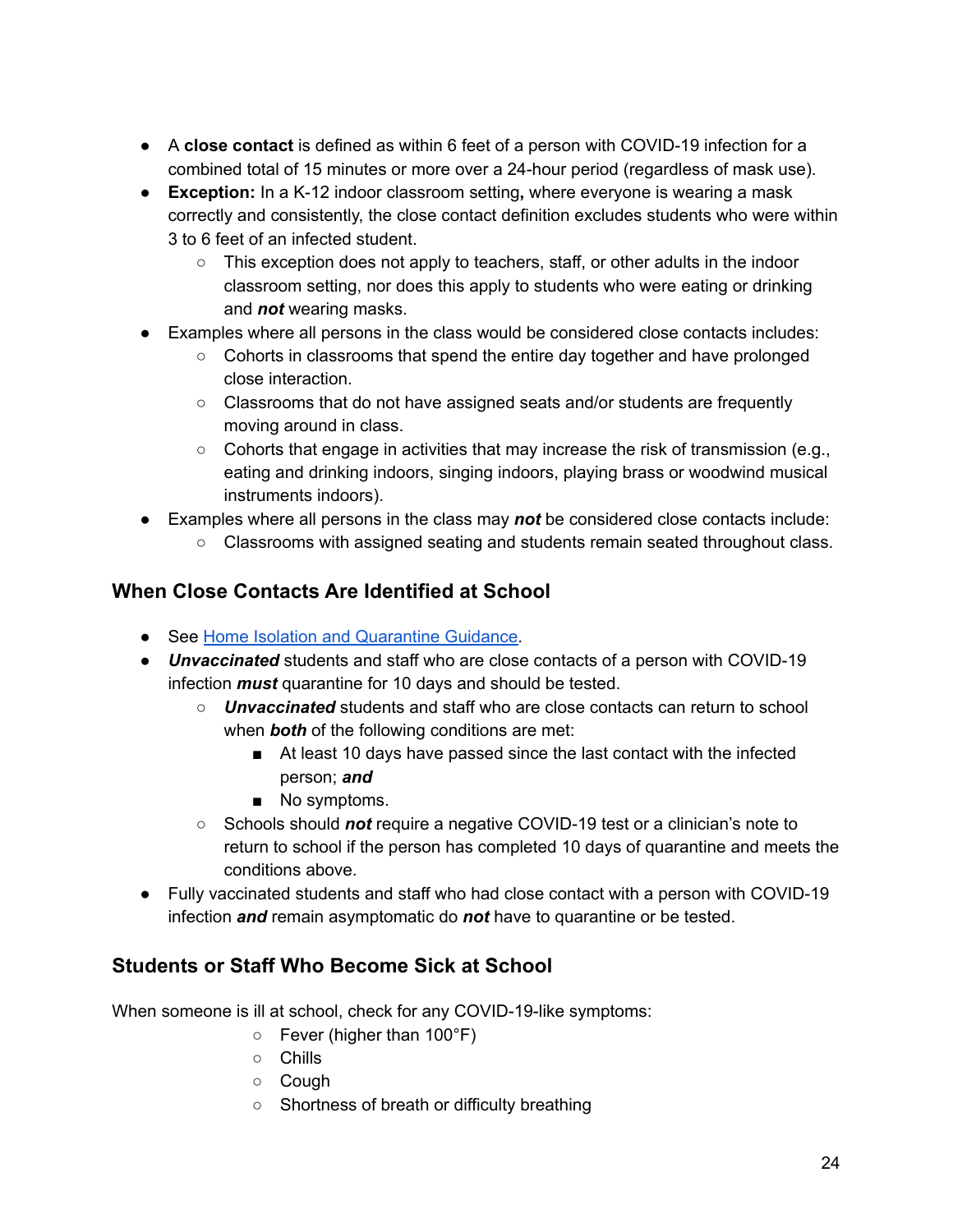- Fatigue (tiredness, weakness)
- Muscle or body aches
- Headache
- New loss of taste or smell
- Sore throat
- Congestion or runny nose
- Nausea or vomiting
- Diarrhea
- If any COVID-19-like symptoms are present, separate the sick person from others at the school. The individual should be sent home or to a healthcare facility depending on symptom severity. Provide them or the family with a copy of the Return to [School/Work](https://www.hawaiipublicschools.org/DOE%20Forms/Return%20to%20School%20Work%20and%20Daily%20Wellness%20Check.pdf) [Criteria](https://www.hawaiipublicschools.org/DOE%20Forms/Return%20to%20School%20Work%20and%20Daily%20Wellness%20Check.pdf) so that it is clear when it is safe to return to campus.
- If the person must wait for pick-up, identify an isolation area to separate anyone who has COVID-19 symptoms, ideally with a dedicated restroom and waste receptacle not used by others.
	- Ensure students are isolated in a non-threatening manner, within the line of sight of an adult, and for very short periods of time.
- Ensure personnel managing sick students or employees are appropriately protected from potential exposure to COVID-19.
	- $\circ$  Personnel who need to be within 6 feet of a sick student or staff should be provided appropriate personal protective equipment (PPE), including a face shield or goggles, an N95 or equivalent (or a surgical facemask if a respirator is not available) and follow standard and [transmission-based](https://www.cdc.gov/coronavirus/2019-ncov/hcp/infection-control-recommendations.html?CDC_AA_refVal=https%3A%2F%2Fwww.cdc.gov%2Fcoronavirus%2F2019-ncov%2Finfection-control%2Fcontrol-recommendations.html) precautions.
	- Gloves and gowns are *not* routinely required but consider use during interactions with a student or employee who is actively coughing or with special medical needs which may result in aerosol generation (e.g., child with tracheostomy who requires suctioning).
	- Personnel should be trained on appropriate use of PPE.
- Clean *and* [disinfect](https://www.cdc.gov/coronavirus/2019-ncov/community/disinfecting-building-facility.html) any isolation areas, work areas, shared common areas (including restrooms) and any supplies, tools, or equipment handled by an ill student or staff.

## <span id="page-25-0"></span>**Reporting a Potential Outbreak**

- Schools are required to immediately report (by telephone) COVID-19 or influenza-like illness activity to the DOH when daily:
	- Absentee rate exceeds 10% for entire school; *or*
	- Absentee rate exceeds 20% of one grade or classroom.

## <span id="page-25-1"></span>**Hawai'i Keiki: Healthy and Ready to Learn Program**

In partnership with the University of Hawai'i at Mānoa School of Nursing and Dental Hygiene, the Hawai'i Keiki (HK) program is helping to address the impact of COVID-19 on students and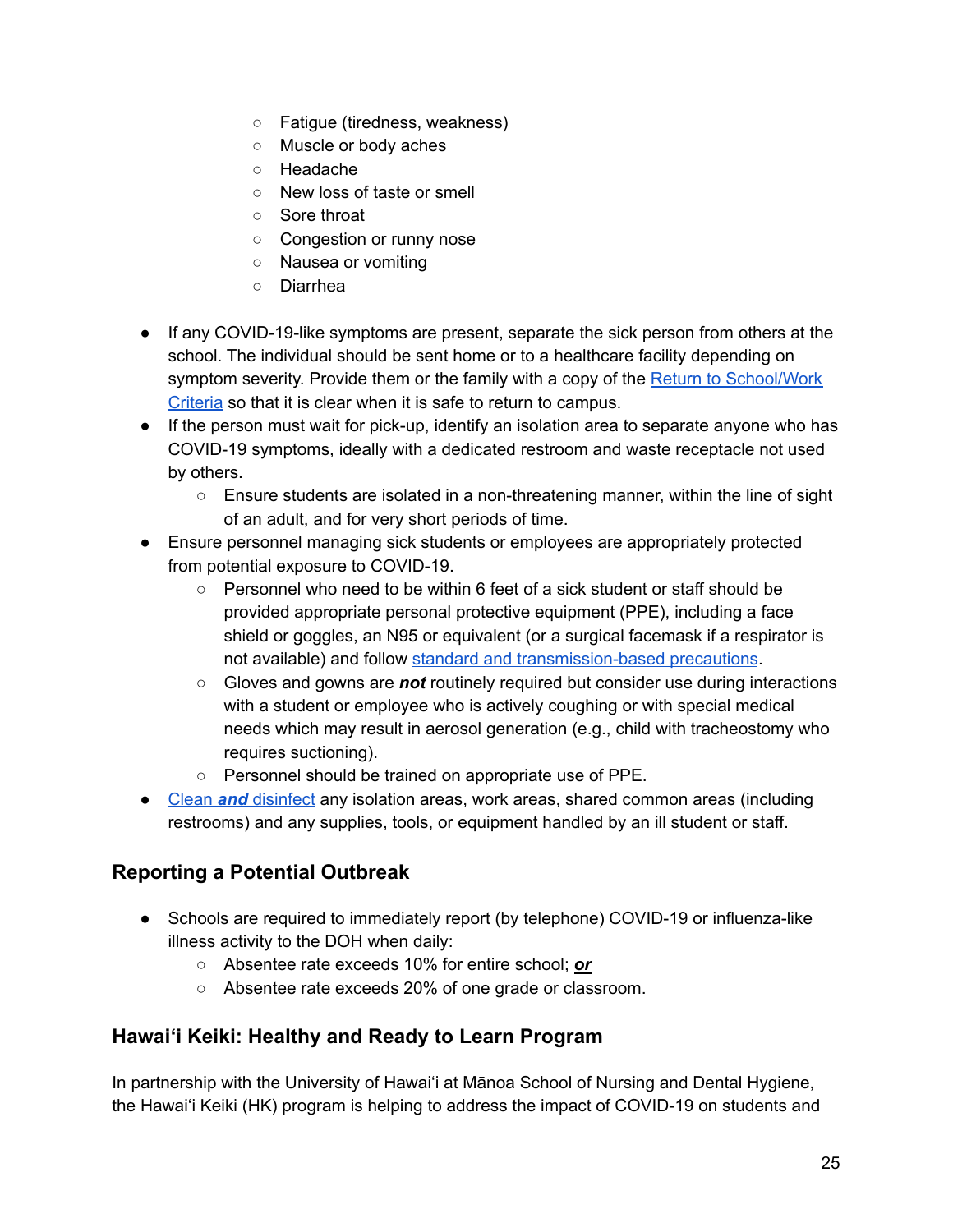schools. HK nurses, located in every complex area statewide, are available to support schools with the following services during school year 2021-22:

- [Telephone](http://www.hawaiipublicschools.org/ConnectWithUs/MediaRoom/PressReleases/Pages/Hotline-available-for-HIDOE-student-related-health-questions-and-telehealth-visits.aspx) hotline and telehealth services;
- COVID-19 school readiness assessment;
- Contingency planning for medically fragile students;
- Rapid response to reported cases at school;
- Training for students and staff to decrease the spread of COVID-19; and
- Advice for COVID-19 exposed and positive families.

Please reach out to the Complex Area RN or APRN, contact information can be found [here.](https://nursing.hawaii.edu/hawaii-keiki/school-based-health-services/nurse-contact-list/)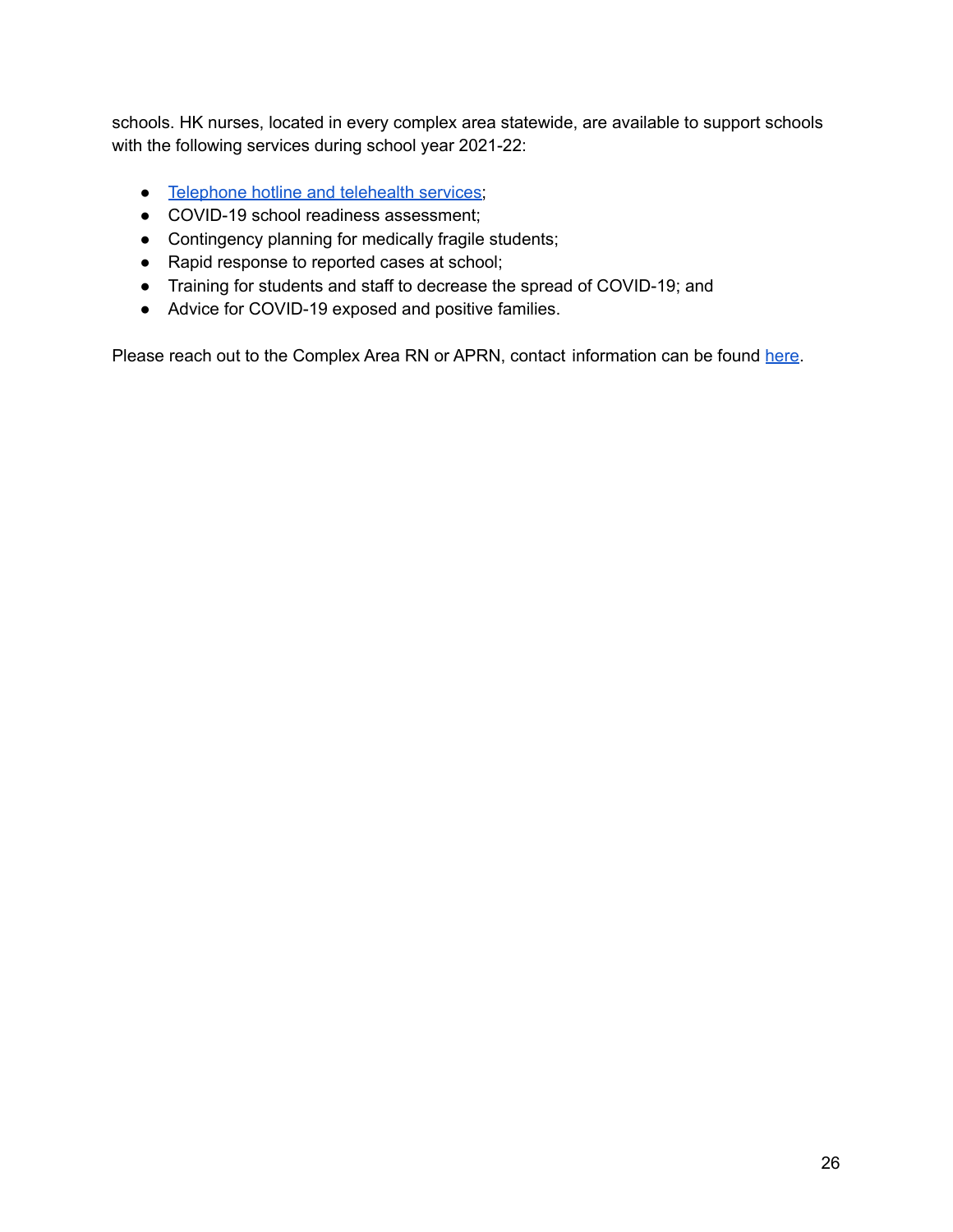# **Additional Information on Testing Strategies for COVID-19 Prevention**

## <span id="page-27-1"></span><span id="page-27-0"></span>**Testing**

See CDC's Testing Strategies for COVID-19 [Prevention](https://www.cdc.gov/coronavirus/2019-ncov/community/schools-childcare/k-12-guidance.html) in K-12 Schools, updated July 9, 2021, for more information.

Testing is a mitigation strategy that schools can consider for an additional layer of protection and to reduce the risk to in-person education.

## <span id="page-27-2"></span>**Diagnostic Testing**

Diagnostic testing refers to testing for SARS-CoV-2, the virus that causes COVID-19, in a person who has symptoms consistent with COVID-19 or who has been exposed or is suspected of being exposed to a person with COVID-19 (i.e., a close contact), regardless of whether they have symptoms.

- Schools should always recommend [diagnostic](https://www.cdc.gov/coronavirus/2019-ncov/lab/testing.html) testing to any student or staff who exhibits symptoms of [COVID-19](https://www.cdc.gov/coronavirus/2019-ncov/symptoms-testing/symptoms.html) at school.
- Schools should also recommend testing to students and staff when they have been exposed to a person who is confirmed or suspected of having COVID-19, whether or not they have symptoms.
- In some schools, school-based healthcare professionals may perform SARS-CoV-2 diagnostic testing, including rapid point-of-care testing.
	- School-based healthcare professional must be trained in specimen collection *and*
	- Obtain a Clinical Laboratory Improvement Amendments (CLIA) [certificate](https://www.fda.gov/medical-devices/ivd-regulatory-assistance/clia-waiver-application) of [waiver.](https://www.fda.gov/medical-devices/ivd-regulatory-assistance/clia-waiver-application)
- School-based healthcare professionals must have access to, and training on, the proper use of personal protective [equipment](https://www.cdc.gov/coronavirus/2019-ncov/hcp/using-ppe.html) (PPE).
- All testing performed by school-based healthcare professionals *must* be reported to DOH as mandated by the Coronavirus Aid, Relief, and Economic Security (CARES) Act.
- Consent from a parent or legal guardian (for minor students) or from the individual (for adults and students 18 years of age and older) is required for voluntary school-based testing.
- For persons who test positive for COVID-19, see section above, Response Procedures for Cases of COVID-19.
	- See What to Do If a Person at School has [COVID-19](https://health.hawaii.gov/coronavirusdisease2019/files/2020/08/What-To-Do-If-A-Person-at-School-Has-COVID-19-080520.pdf).
	- See Home Isolation and [Quarantine](https://health.hawaii.gov/coronavirusdisease2019/files/2020/08/Isolation-and-Quarantine-072120.pdf) Guidance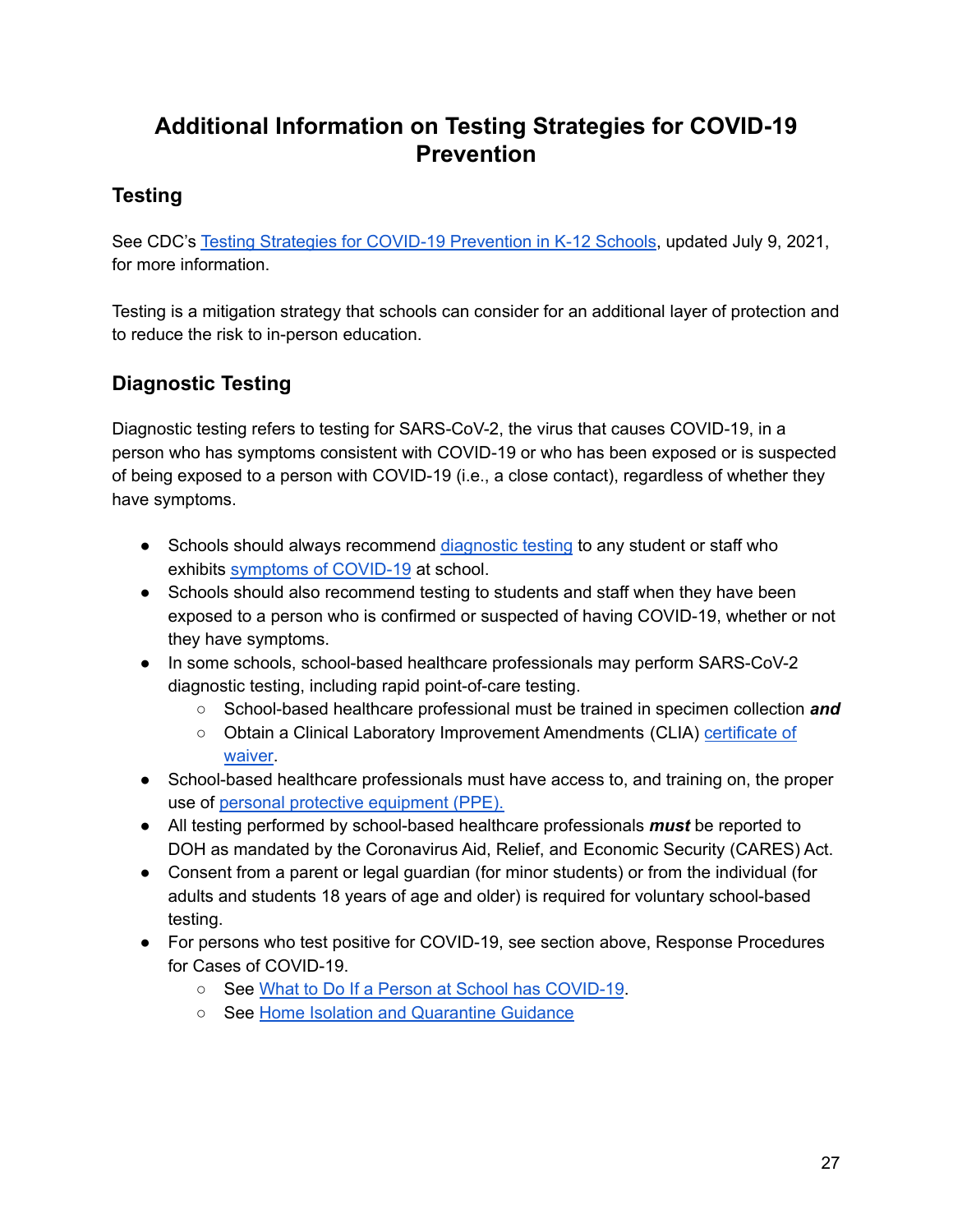## <span id="page-28-0"></span>**Screening Testing**

Screening testing refers to testing for SARS-CoV-2, the virus that causes COVID-19, to identify people who are infected but do not have symptoms or before symptoms develop.

In schools, screening testing can help to do the following:

- Promptly identify and isolate students and staff with COVID-19.
- Promptly identify and quarantine students and staff who may have been exposed to COVID-19 and are *not* fully vaccinated.
- Promptly identify clusters indicating spread of COVID-19.
- Reduce the risk to in-person education.
- Screening testing is a mitigation strategy for schools to consider if they are *not* able to implement multiple layered mitigation measures.
- Screening testing is a mitigation strategy for schools to consider for students and staff (e.g., coaches, trainers, advisors, volunteers) who participate in higher-risk sports and extracurricular activities (e.g., football, band, singing).
- Screening testing is likely to be most feasible in larger settings and for older children and adolescents.
- Schools considering implementing screening testing programs should review CDC'[s](https://www.cdc.gov/coronavirus/2019-ncov/community/schools-childcare/k-12-guidance.html) Guidance for COVID-19 [Prevention](https://www.cdc.gov/coronavirus/2019-ncov/community/schools-childcare/k-12-guidance.html) in K-12 Schools, Appendix 2: Testing Strategies for COVID-19 [Prevention](https://www.cdc.gov/coronavirus/2019-ncov/community/schools-childcare/k-12-guidance.html) in K-12 Schools, which addresses the following topics:
	- Testing benefits
	- Testing strategies
	- Choosing a test
	- Reporting results
	- Ethical considerations for school-based testing
	- Collaboration between education (i.e., Department of Education) and public health (i.e. DOH)
	- Resources to support school screening testing programs
		- Shah Family Foundation Open and Safe [Schools](https://www.openandsafeschools.org/) toolkit, which provides school leaders resources and tools to implement COVID-19 screening testing.
		- Rockefeller Foundation [playbook](https://www.rockefellerfoundation.org/report/covid-19-testing-in-k-12-settings-a-playbook-for-educators-and-leaders/) with detailed, step-by-step guidance to help design and implement effective testing programs in schools, including operational challenges and everyday realities of implementing a complex, logistical program in an easy-to-understand, practical guide.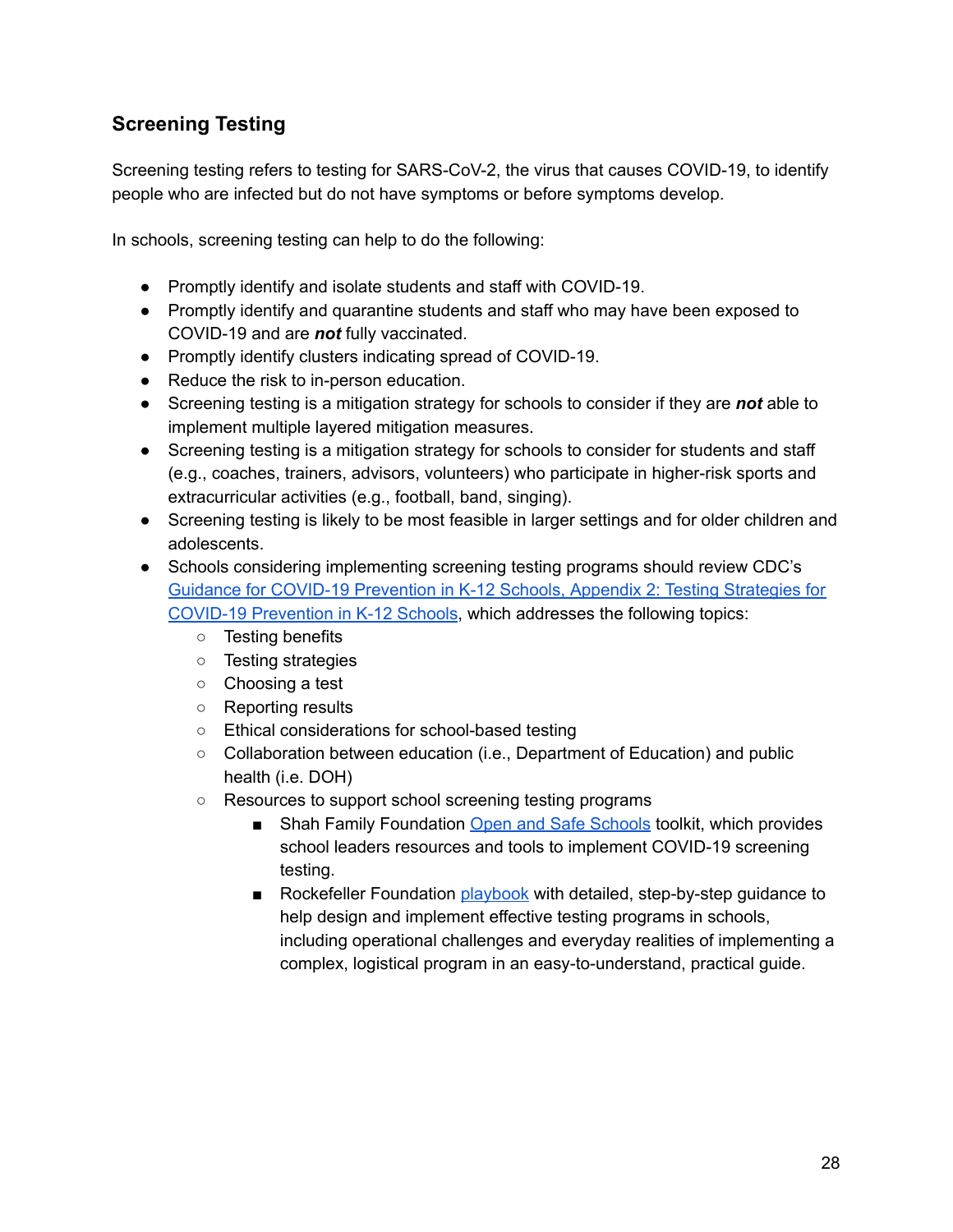## **References**

<span id="page-29-0"></span>COVID-19 Guidance for Schools | Hawai'i State [Department](https://health.hawaii.gov/coronavirusdisease2019/resources/school-guidance/) of Health July 26, 2021

Guidance for COVID-19 [Prevention](https://www.cdc.gov/coronavirus/2019-ncov/community/schools-childcare/k-12-guidance.html) in K-12 Schools | CDC July 9, 2021

When You've Been Fully [Vaccinated](https://www.cdc.gov/coronavirus/2019-ncov/vaccines/fully-vaccinated.html) | CDC July 16, 2021

COVID-19 Vaccine - Hawai'i DOH: Info & [Resources](https://hawaiicovid19.com/vaccine/) for Managing COVID-19 Reviewed July 23, 2021

COVID-19 Vaccination Toolkit for Health [Departments](https://www.cdc.gov/coronavirus/2019-ncov/vaccines/toolkits/health-departments.html) and other Public Health Partners | CDC April 15, 2021

[Post-vaccination](https://www.cdc.gov/coronavirus/2019-ncov/community/workplaces-businesses/vaccination-considerations-for-workplaces.html) Considerations for Workplaces | CDC April 2, 2021

Vaccines for [COVID-19](https://www.cdc.gov/coronavirus/2019-ncov/vaccines/index.html) | CDC May 23, 2021

[Ventilation](https://www.cdc.gov/coronavirus/2019-ncov/community/schools-childcare/ventilation.html) in Schools and Childcare Programs | CDC February 26, 2021

[Ventilation](https://www.cdc.gov/coronavirus/2019-ncov/community/ventilation.html#Ventilation-FAQs) in Buildings | CDC June 2, 2021

CDC Order: Requirement for Persons to Wear Masks While on [Conveyances](https://www.cdc.gov/quarantine/pdf/Mask-Order-CDC_GMTF_01-29-21-p.pdf) and at **[Transportation](https://www.cdc.gov/quarantine/pdf/Mask-Order-CDC_GMTF_01-29-21-p.pdf) Hubs** January 29, 2021

National Collegiate Athletic Association (NCAA) Risk [Stratification](https://ncaaorg.s3.amazonaws.com/ssi/COVID/SSI_ResocializationDevelopingStandardsSecondEdition.pdf) for Sports Table May 3, 2021

List N: [Disinfectants](https://www.epa.gov/coronavirus/about-list-n-disinfectants-coronavirus-covid-19-0) for Coronavirus| EPA July 6, 2021

Cleaning and [Disinfecting](https://www.cdc.gov/coronavirus/2019-ncov/community/disinfecting-building-facility.html) Your Facility | CDC June 15, 2021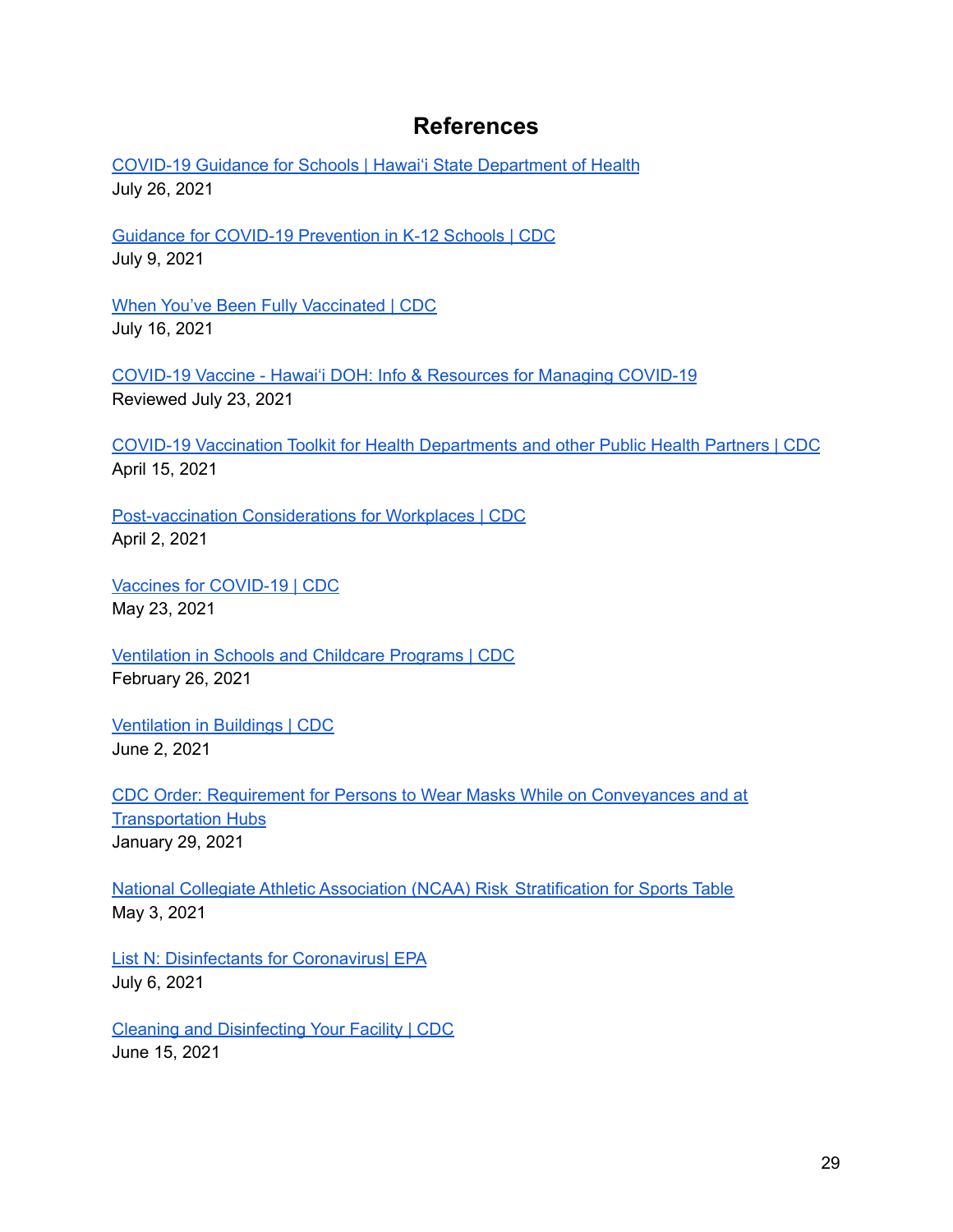Safe [Travels](https://hawaiicovid19.com/travel/) Hawai'i Reviewed July 23, 2021

[Symptoms](https://www.cdc.gov/coronavirus/2019-ncov/symptoms-testing/symptoms.html) of COVID-19 | CDC February 22, 2021

Using Personal Protective [Equipment](https://www.cdc.gov/coronavirus/2019-ncov/hcp/using-ppe.html) (PPE) | CDC June 9, 2020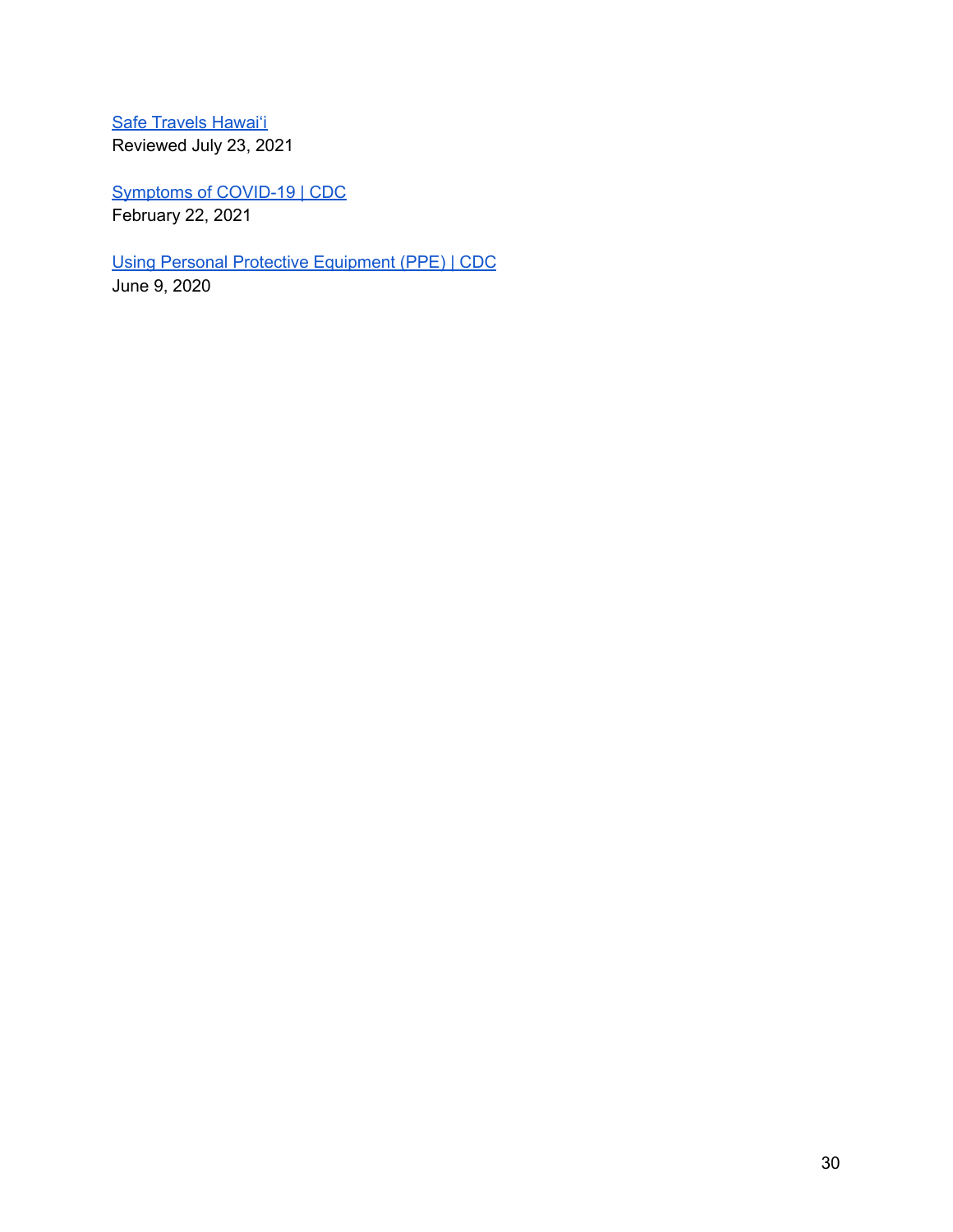## **Resources**

<span id="page-31-0"></span>Increasing [Community](https://www.hhs.gov/coronavirus/community-based-testing-sites/index.html) Access to Testing provides *free* COVID-19 testing and support to underserved school districts utilizing local health centers and pharmacies including CVS Health, Health Mart, and Walgreens in Hawai'i.

Operation [Expanded](https://perkinelmer-appliedgenomics.com/home/sars-cov-2-testing-solutions/no-cost-covid-19-testing/) Testing provides COVID-19 testing, training, and support for K-12 schools and select community groups by delivering a *free on-site* screening testing solution for implementation by schools.

#### Additional Print Resources

- CDC Cover Coughs and [Sneezes](https://www.cdc.gov/coronavirus/2019-ncov/downloads/cover-your-cough_poster.pdf)
- CDC A [Healthy](https://www.cdc.gov/handwashing/pdf/poster-healthy-future.pdf) Future Is In Your Hands!
- CDC Germs Are [Everywhere](https://www.cdc.gov/handwashing/pdf/poster-germs-are-everywhere.pdf)
- CDC 10 Things You Can Do To Manage Your COVID-19 [Symptoms](https://www.cdc.gov/coronavirus/2019-ncov/downloads/10Things.pdf) At Home
- A [Parent's](https://rwjms.rutgers.edu/boggscenter/Links/documents/ParentGuide-HelpingYourChildWearaFaceMask-F.pdf) Guide: Helping Your Child Wear a Face Mask
- Help your Child Feel Good about Using and Seeing Others [Wearing](https://rwjms.rutgers.edu/boggscenter/Links/documents/HelpyourChildFeelGoodaboutUsingandSeeingOthersWearingFaceMasks-F.PDF) Face Masks
- I Can Stay Healthy by [Wearing](https://rwjms.rutgers.edu/boggscenter/Links/documents/ICanStayHealthybyWearingaFaceMask-F.PDF) a Face Mask (PPT)
- I got my [COVID-19](https://www.cdc.gov/coronavirus/2019-ncov/downloads/vaccines/CDC_school_vaccine_clinic_student_athlete2.pdf) vaccine! Soccer player
- I got my [COVID-19](https://www.cdc.gov/coronavirus/2019-ncov/downloads/vaccines/toolkits/CDC_COVID_Protect-Against-COVID-19-Male-Educator.pdf) vaccine! Educator
- I got my [COVID-19](https://www.cdc.gov/coronavirus/2019-ncov/downloads/vaccines/toolkits/CDC_COVID_Protect-Against-COVID-19-Bus-Driver.pdf) Vaccine! Bus Driver
- You are [Essential:](https://www.cdc.gov/coronavirus/2019-ncov/downloads/vaccines/toolkits/CDC-Essential-Worker-Poster-WITH-CDC_F_01.pdf) Vaccine Educator

#### **DOH Contacts by Island**

(Direct contact for specific DOH personnel will be provided by COVID-19 Response Team to impacted school or office.)

| Oahu  | 7:45 a.m.-4:30 p.m.            | <b>Oahu Office</b> | (808) 587-6845<br>(ask for school liaison) |
|-------|--------------------------------|--------------------|--------------------------------------------|
| Oahu  | After hours/weekends           |                    | (808) 600-3625                             |
| Maui  | 7:45 a.m.-4:30 p.m.            | Maui Office        | (808) 984-8213                             |
| Kauai | 7:45 a.m.-4:30 p.m.            | Kauai Office       | (808) 241-3563                             |
| Hilo  | 7:45 a.m.-4:30 p.m.            | DHO Hilo           | (808) 933-0912<br>(808) 974-6006           |
| Kona  | 7:45 a.m.-4:30 p.m.            | DHO Kona           | (808) 322-4877                             |
|       | Neighbor Islands (after hours) |                    | (800) 360-2575                             |